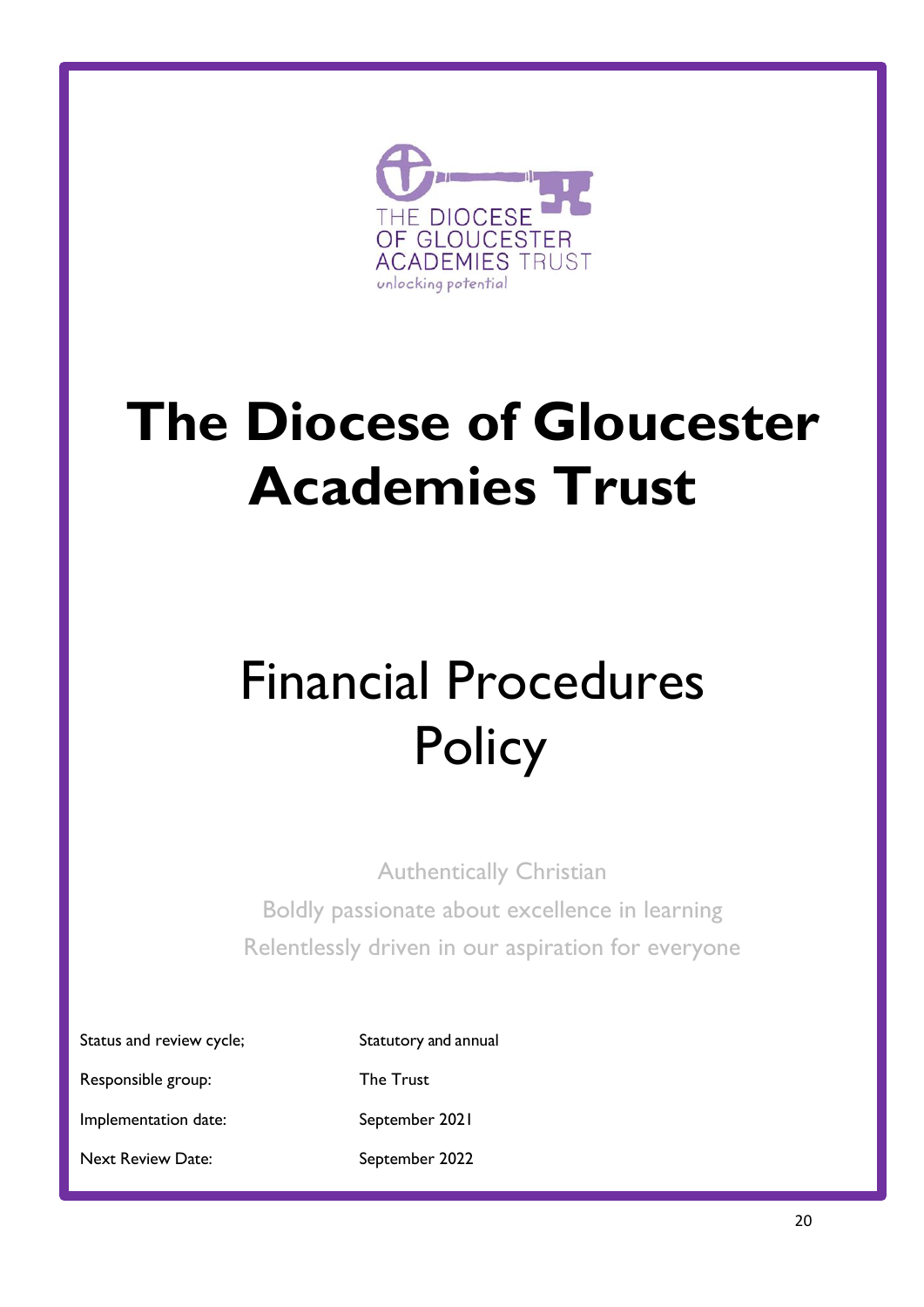#### **Contents:**

#### [Statement of intent](#page-2-0)

- 1. **[Legal framework](#page-3-0)**
- 2. [Roles and responsibilities](#page-3-1)
- 3. [Budget setting](#page-8-0)
- 4. [Budget management and monitoring](#page-9-0)
- 5. [Register of interests](#page-10-0) and related party transactions
- 6. [Purchasing, procurement and returns](#page-11-0)
- 7. **[Income and expenditure](#page-13-0)**
- 8. [Cash management](#page-14-0)
- 9. [Payroll and staff payments](#page-15-0)
- 10. [Remissions and charging](#page-16-0)
- 11. [VAT procedures](#page-16-1)
- 12. [The audit process](#page-17-0)
- 13. [Record keeping](#page-18-0)
- 14. [Monitoring and review](#page-19-0)
- 15. Assets

#### Appendices:

- 16. Appendix A Financial Transactions Requiring ESFA Prior Approval
- 17. Appendix B [Register Of Pecuniary Interests](#page-20-0)
- 18. Appendix C [Specific Events Register](#page-23-0)
- 19. Appendix D Scheme of Delegation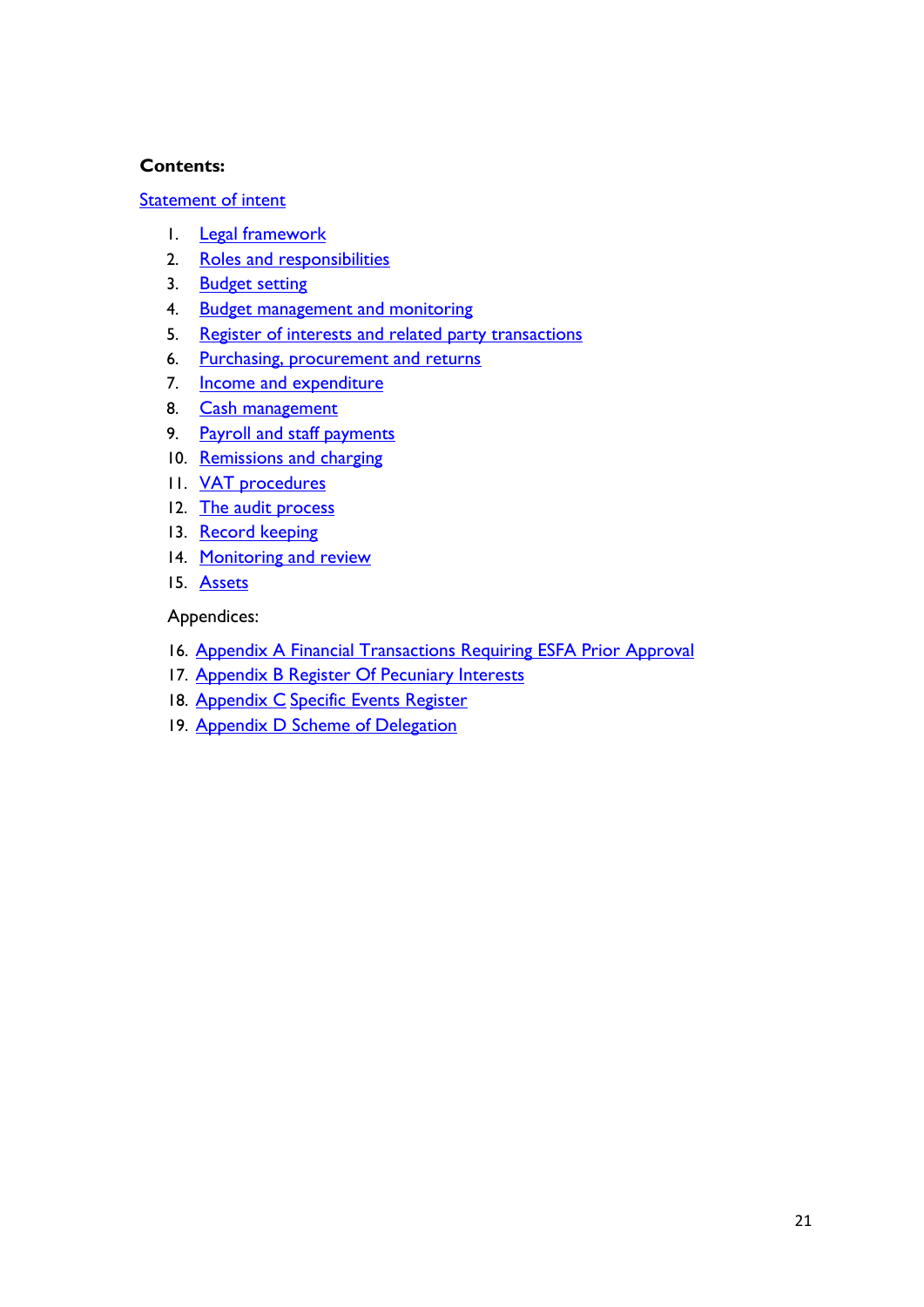#### <span id="page-2-0"></span>**Statement of intent**

It is important for **the Diocese of Gloucester Academies Trust (DGAT)** to demonstrate that there is no personal benefit from decisions made with regards to the spending of public money. In order to ensure that the financial standing of the Trust cannot be brought into disrepute, this policy will be implemented by all academies within the Trust, guaranteeing consistency in financial procedures across the academies.

This policy applies to all employees of **DGAT**, as well as services and goods sourced from external agencies, such as contractors and caterers.

The Trust takes its responsibility of handling public funds with the utmost importance and strives to continuously provide a high-quality education and safe learning environment, whilst having a strong financial standing.

Signed by:

| <b>CEO</b>      |
|-----------------|
| <b>Chair of</b> |
| <b>Trustees</b> |

Date: <u>\_\_\_\_\_\_\_\_\_\_\_\_\_\_\_\_\_\_\_\_\_\_\_\_</u>

**Trustees** Date: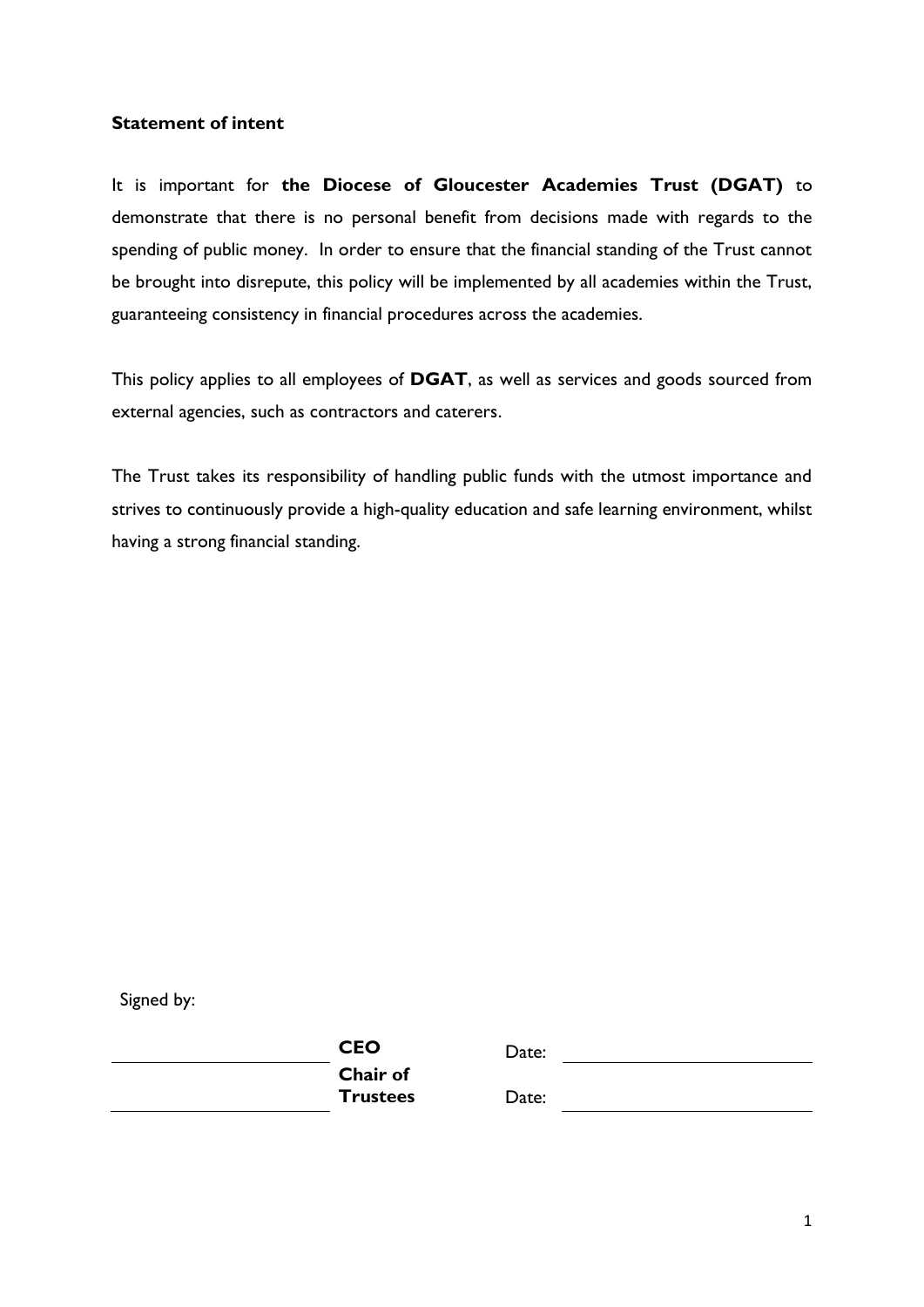# <span id="page-3-0"></span>**1. Legal framework**

- 1.1. This policy has due regard to statutory legislation, including, but not limited to, the following:
	- The Employment Relations Act 1999
	- Companies Act 2006
	- Companies Act 1985
	- **•** The Equality Act 2010
	- The Education (School Teachers' Appraisal) (England) Regulations 2012 (as amended)
- 1.2. This policy also has due regard to DfE guidance, including, but not limited to, the following:
	- DfE 'Academy Trust Handbook'
	- DfE 'Academies Financial Assurance'
- 1.3. This policy should be used in conjunction with the following Trust policies:
	- Pay Policy
	- Charging and Remissions Policy
	- Conflicts of Interest Policy
	- Anti-bribery and Corruption Policy
	- Multi Pay Card Policy

1.4 The Academies Financial Handbook sets out specific circumstances where ESFA approval must be obtained in advance of financial transactions being undertaken. Such circumstances will evolve as time passes, but the latest Academies Financial Handbook requirements (effective from 1 September 2019) are included as Appendix A.

#### <span id="page-3-1"></span>**2. Roles and responsibilities**

- 2.1. All members of the Trust, including the board of trustees and the individual governing bodies involved, will act in accordance with this policy at all times.
- 2.2. The Trust's board of trustees is responsible for:
	- The overall administration of the Trust's finances.
	- **Ensuring that funds are received according to the academies' funding agreements** and are used only for the purposes intended.
	- Approving the annual consolidated budget, central budget and each individual academy's budget.
	- Ensuring an appropriate Scheme of Delegation is in place.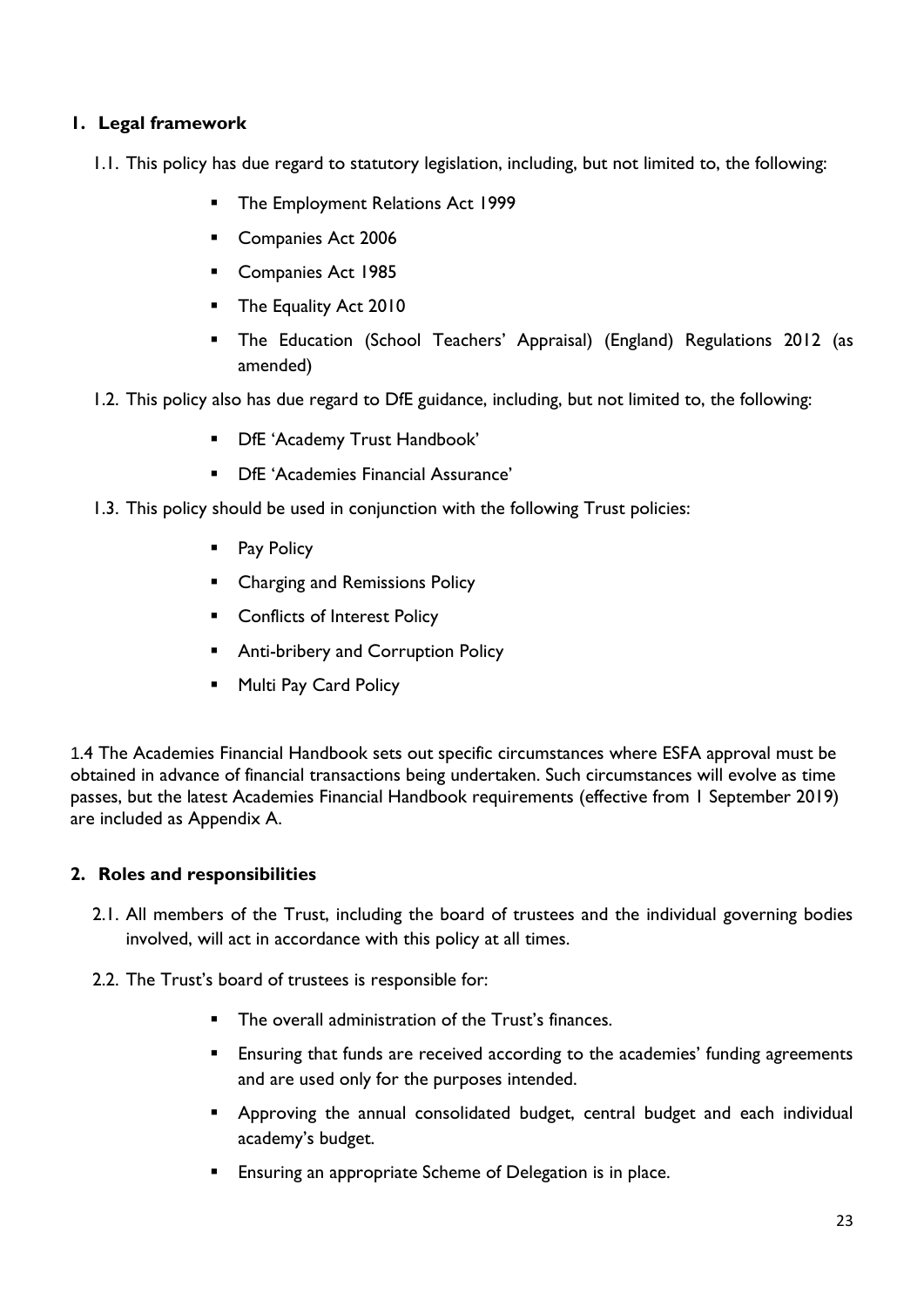- **Ensuring assets are effectively managed.**
- **Ensuring accurate accounting records are maintained.**
- **E** Appointing key positions and roles relating to finance, including accountants and auditors.
- Approving the annual accounts and audit report.
- Appointing the Audit and Finance Committee and approving its terms of reference.
- **E** Approving severance and compensation payments over and above the usual 3 month salary agreement and up to £**50,000**.
- Approving property lettings over one year and / or £**25,000**.
- 2.3. The Audit and Finance Committee is responsible for:
	- Reviewing the Trust's consolidated budget, central budget and each individual academy's budget, as well as making recommendations to the board of trustees regarding these key documents.
	- Regularly monitoring expenditure and income against the budget, and making any recommendations to the board of trustees.
	- **Ensuring appropriate insurance or equivalent arrangements are in place for the** Trust.
	- **■** Implementing appropriate accounting policies.
	- Ensuring an appropriate framework of internal financial controls is established.
	- Ensuring the annual accounts are produced in accordance with the requirements of the Companies Acts, Charities SORP, and related DfE guidance.
	- Receiving the draft annual accounts and audit report, and making appropriate recommendations to the board of trustees.
	- Writing off bad debts over £**2**,**500.**
	- Reviewing the reports on the effectiveness of the financial procedures and controls of the Trust.
	- Authorising the disposal of assets over £**5,000 net book value**.
	- Approving purchase orders, invoices, tenders and contracts over £100,000 (excluding those contracts procured through ESFA capital funding and the Local Authority S106 processes).
	- Authorising virements to approved budgets over £**100,000**.

2.4. The Chief Executive Officer is the Accounting Officer and responsible for: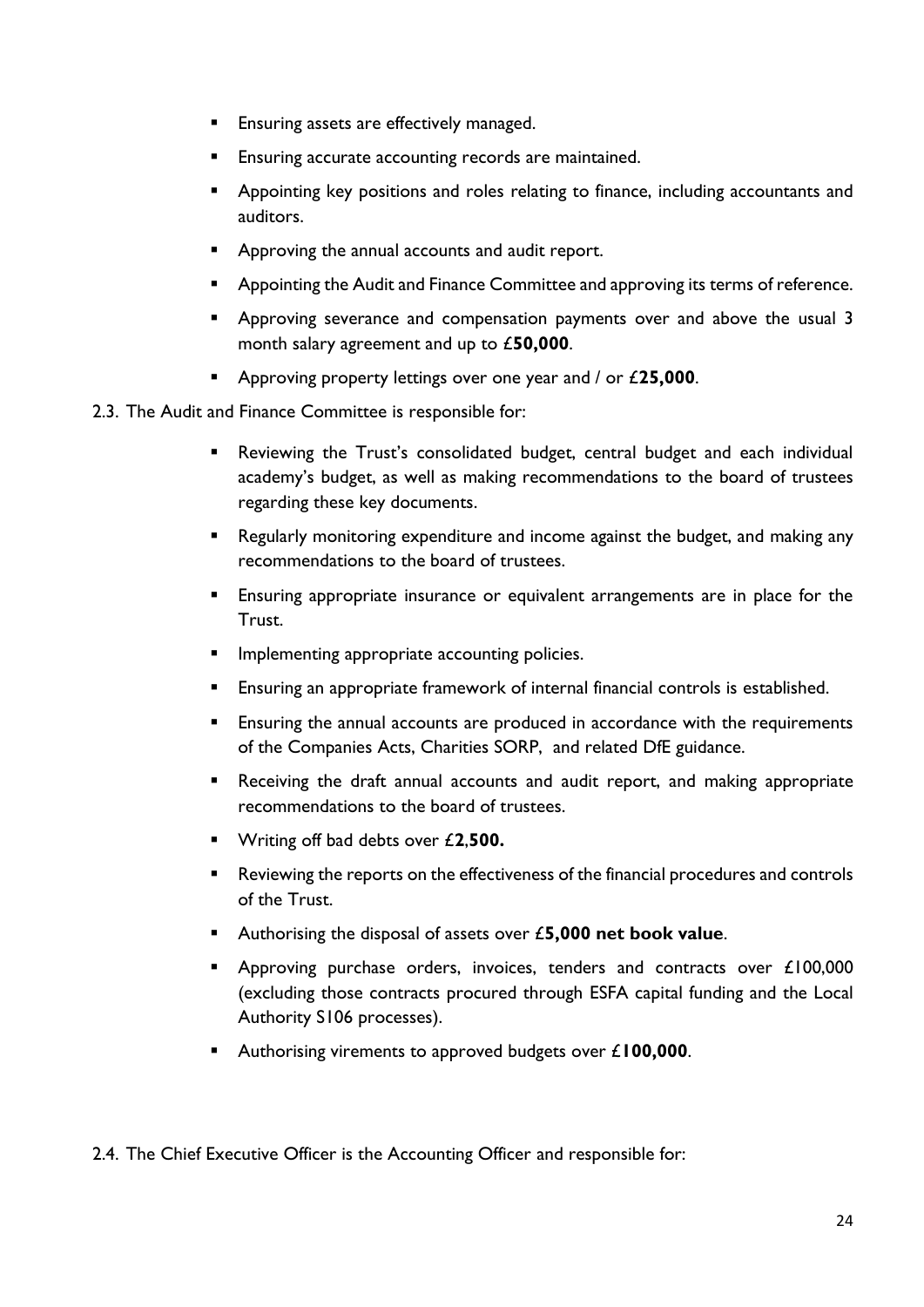- **Regularity** ensuring the spending of public money is only for the purposes intended.
- **Propriety** operating appropriate standards of conduct, behaviour and corporate governance including fairness, integrity, avoidance of personal profit from public business, even handedness and open competition.
- **Value for money** prudent and economical administration of the financial affairs of the Trust including the day to day organisation, staffing and management of the Trust.
- The Accounting Officer also has a duty to take appropriate action if a governing body, the Trust Board or the Chair, is contemplating a course of action which he or she considers would infringe the requirements of propriety or regularity (including the provisions of the Funding Agreement, the academy's Development Plan, or other documents setting out the financial duties of the governing body or of any other rules governing the financial conduct of the body), or would not represent prudent or economical administration, or the efficient or effective discharge of the Trust's or a governing body's financial functions.
- Approving purchase orders, invoices, tenders and contracts between £50,000 and £100,000 (excluding those contracts procured through ESFA capital funding and the Local Authority S106 processes).
- Approving severance and compensation payments up to the value of 3 months' salary.
- 2.5. The Head of Finance is responsible for:
	- Acting as the principal finance officer for the Trust.
	- **Ensuring that the Trust's financial position is managed at a strategic level within** the framework for financial control determined by the board of trustees and set out in the Academies Financial Handbook.
	- **Ensuring that all financial matters focus on the wider needs of the Trust, rather** than on any one individual academy.
	- Working with auditors to provide assurance to the Audit and Finance Committee and board of trustees.
	- **Ensuring the annual accounts are properly presented and adequately supported by** the underlying books and records of the Trust.
	- Challenging finance staff in order to ensure that value for money is routinely obtained.
	- **Ensuring effective financial policies are in place and are reviewed frequently.**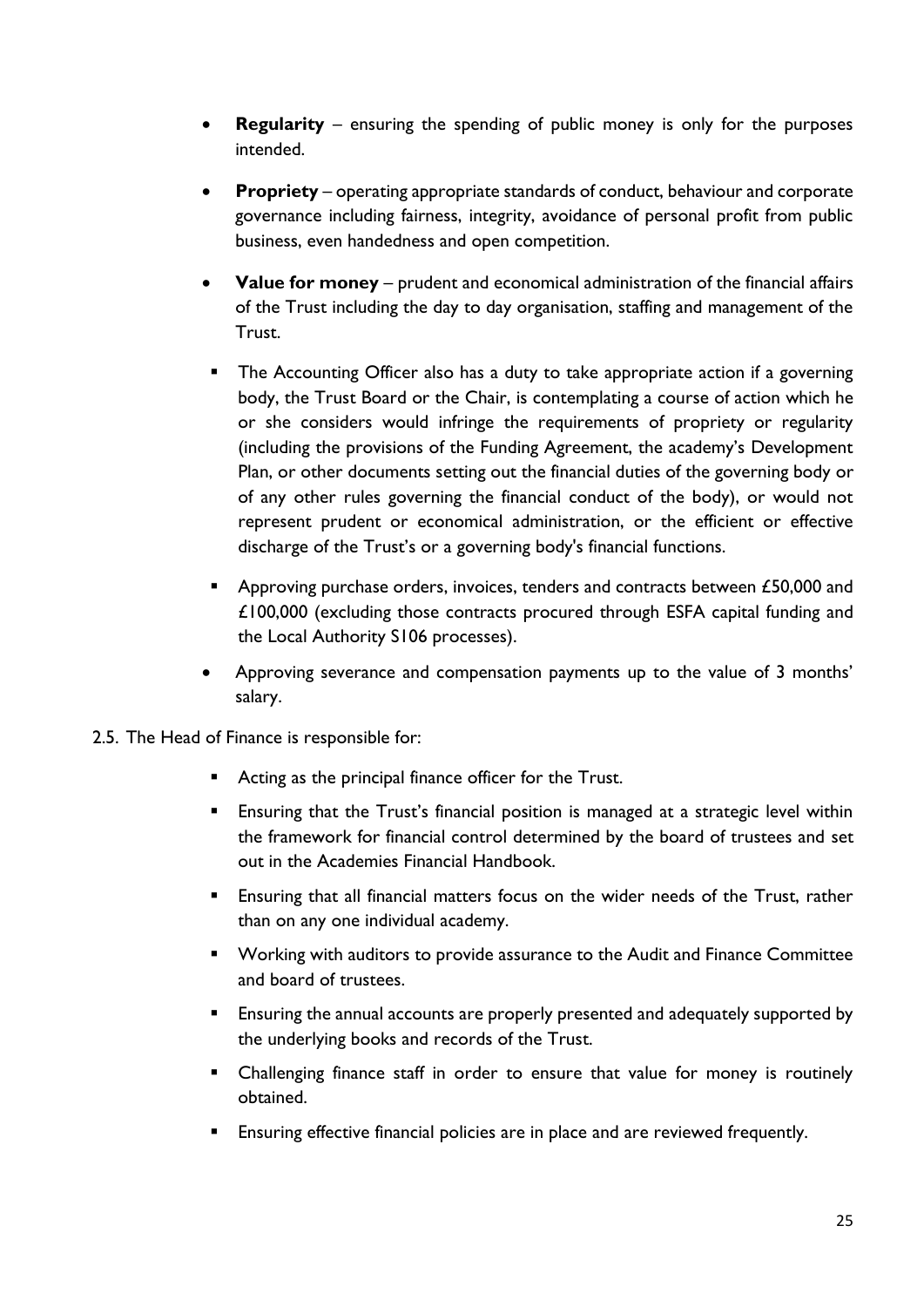- Acting as an authorised signatory of the Trust bank account and the bank accounts of the academies within the Trust.
- Ensuring that forms and returns for the Trust are sent to the DfE and ESFA in line with requirements.
- Authorising the disposal of assets between **£1,000** and £**5,000 net book value**.
- Authorising tenders between £10,000 and £50,000 for the Trust.
- Approving purchase orders, invoices and contracts between £10,000 and £50,000 (excluding those contracts procured through ESFA capital funding and the Local Authority S106 processes, and traded services).
- 2.6. The Head of Business and Operations is responsible for:
	- Acting as the principal business and operations officer for the Trust.
	- **Ensuring that all business and operational matters focus on the wider needs of the** Trust, rather than on any one individual academy.
	- **Ensuring effective operations and business policies are in place and are reviewed** frequently.
	- Ensuring that forms and returns for the Trust are sent to the DfE and ESFA in line with requirements.
	- Approval of invoices for work undertaken relating to contracts procured through ESFA capital funding and the Local Authority S106 processes, and traded services.

#### 2.7. The LGB is responsible for:

- Reviewing the budget for their individual academy.
- **Ensuring that any grants are used for the purposes intended.**
- Reviewing the actual income and expenditure against the approved budget for their individual academy.
- Approving tenders up to £10,000 for the individual academy.
- Writing off bad debts between **£500** and £**2,500**.
- Approving the appointment, pay and contractual terms of members of the SLT in their individual academy on the proviso that these have been budgeted for and agreed by the Chief Executive Officer (CEO).
- **•** Approving recommendations from their academy's Head Teacher in relation to the appointment, pay and contractual terms of members of staff on the proviso that these have been budgeted for and agreed by the Chief Executive Officer (CEO)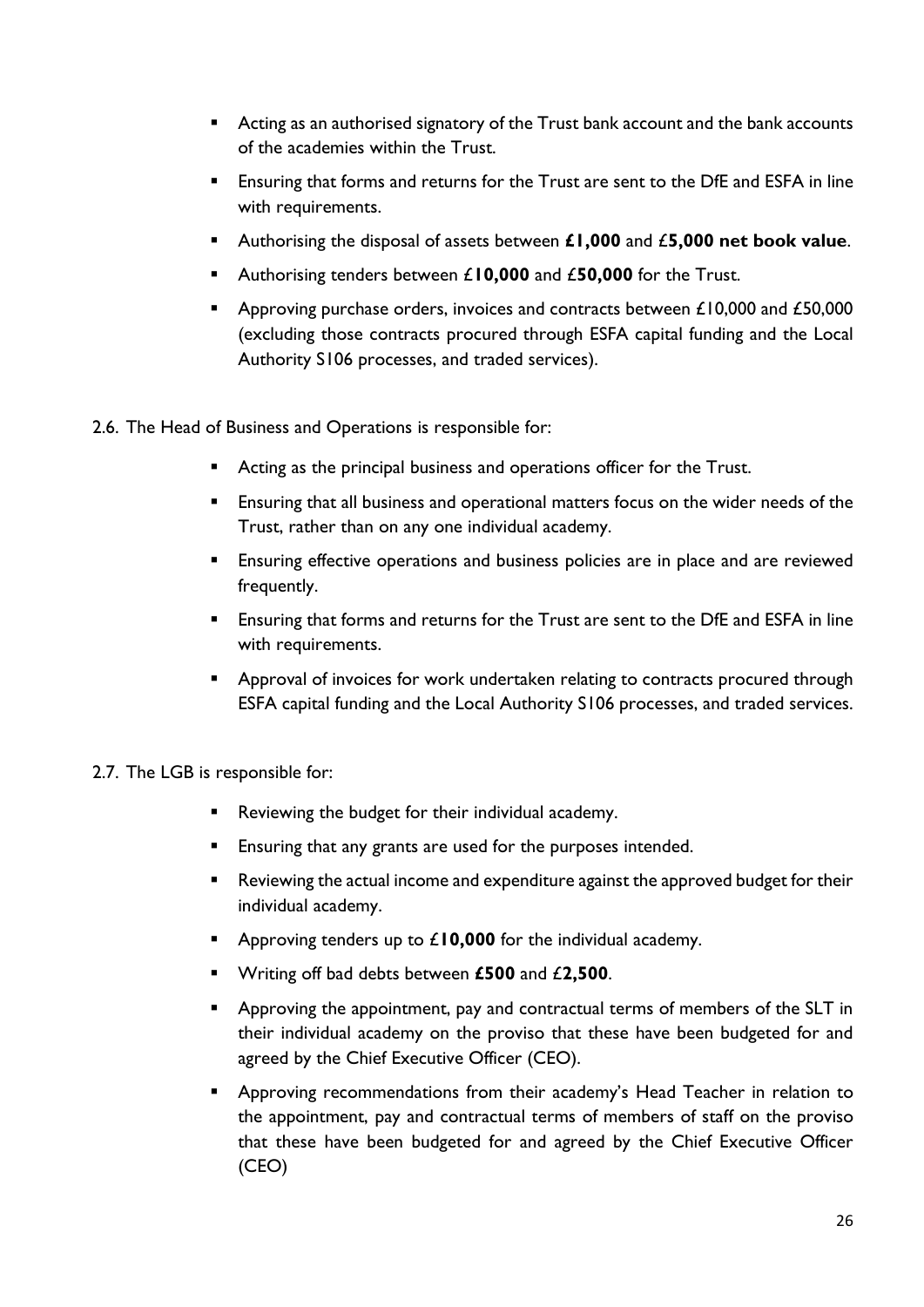- 2.8. The Head Teacher of each individual academy within the Trust is responsible for:
	- Ensuring budgetary control within approved budgets.
	- Authorising contracts and orders, up to the value of £5,000, reporting all decisions to the local governing body (LGB).
	- Authorising payments from the academy's bank account and BACS payments, unless undertaken by the central team.
	- **E** Signing cheques (until cheques withdrawn) and acting as the named charge card holder, or delegating to an appropriate named member of staff
	- **E** Approving new staff appointments, providing that any appointment is accounted for within the budget.
	- Making recommendations to the LGB regarding staff pay.
	- Checking and authorising staff time sheets and staff expenses.
	- **Ensuring that draft budget papers are prepared for the consideration of the LGB.**
	- Authorising the disposal of assets up to £1,000 net book value.
	- Appointing the School Business Manager (SBM) in conjunction with the Finance Lead.
	- Writing off bad debts up to **£500.**
	- Reviewing the accuracy, and authorising the submission of, the pupil and workforce census.
- 2.9. It is recognised that the SBM role (together with the finance and administration staffing mix) will vary from academy to academy. Nevertheless (unless stated otherwise within individual job descriptions) it is broadly anticipated that the SBM is responsible for:
	- Managing day-to-day financial issues, including the establishment and operation of the accounting system and ensuring all transactions are posted to the appropriate cost centre/ledger code
	- **■** Maintaining effective financial internal controls.
	- **Ensuring that all goods purchased through the academy systems are for academy** and not personal use.
	- **•** Drafting original and revised budgets in cooperation with the Head Teacher and with the support of the central team.
	- Maintaining the accounting records.
	- **Ensuring that purchase orders are raised prior to ordering goods / services,** wherever possible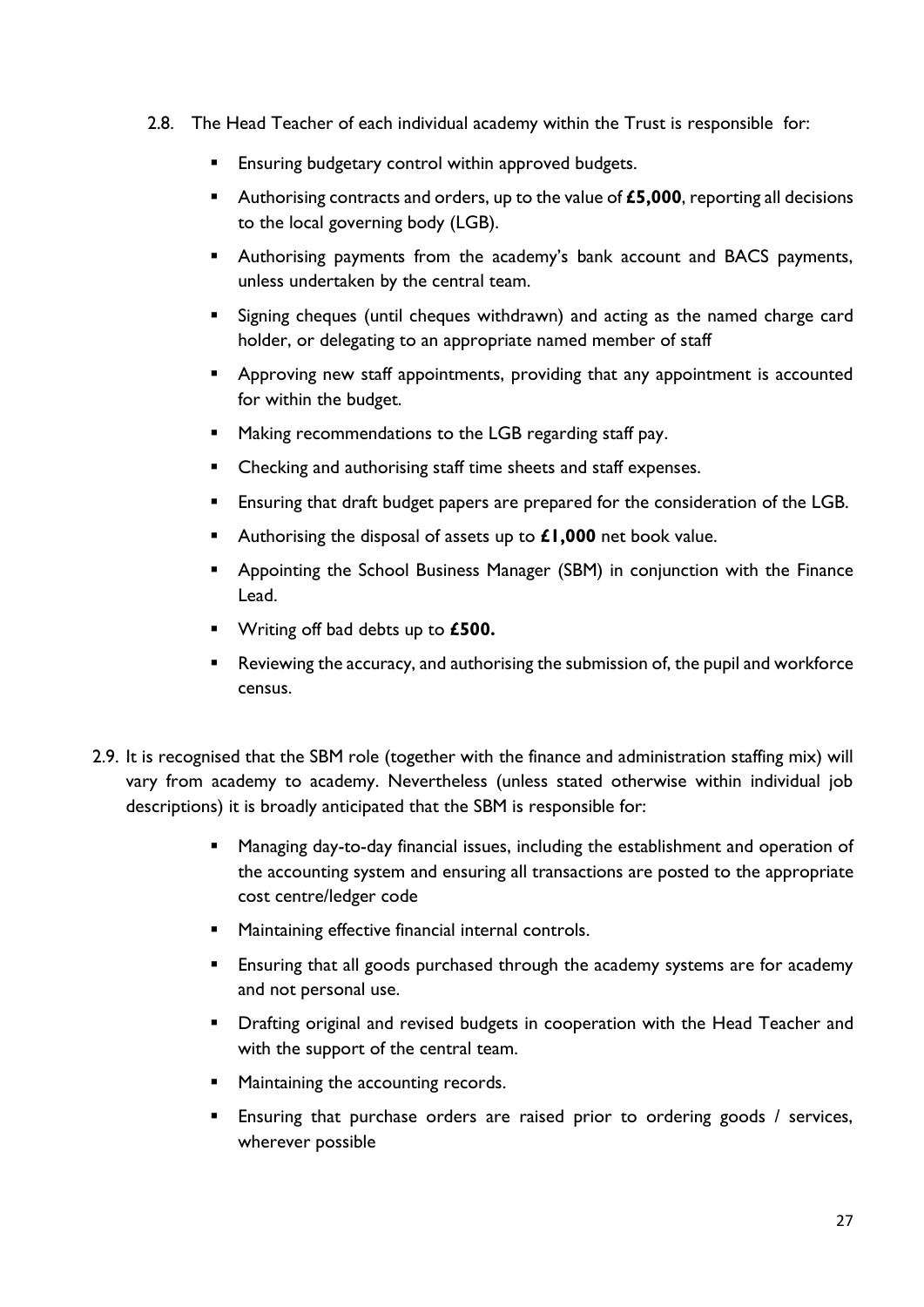- **Ensuring that all invoices are checked against purchase orders and delivery notes,** where applicable, and that all invoices are checked for correct pricing and arithmetical accuracy.
- With the exception of disputed items, ensuring that invoices are submitted to the Central office in time for payments to be made to suppliers within **30 days** (or in accordance with contract terms) after the date of the invoice, where the invoice is received in a timely manner (other than during the summer holiday period).
- Monitoring the budget on a monthly basis.
- **Ensuring monthly completion of bank, petty cash and other reconciliations is** completed in line with prescribed timescales (unless these reconciliations are agreed to be undertaken by the central team where liaison on the posting of transactions is required).
- Monitoring cash flow during the month and liaising with the central team regarding this, where necessary.
- **E** Acting as an authorised signatory for the purposes of approvals, certifying employee claims, etc, (unless undertaken by the Head Teacher)
- Managing and processing direct bank payments and payroll, subject to appropriate authority, (unless undertaken by the central team)
- **Ensuring that proper checks and controls are in place to cover day-to-day** activities.
- Ensuring value-added tax (VAT) is correctly accounted for.
- **EXTE:** Liaising with the central team in respect of any queries, and ensuring data is supplied for preparation of annual accounts and ESFA accounting returns within agreed timescales.

# <span id="page-8-0"></span>**3. Budget setting**

- 3.1. The budget is a working document which may need revising throughout the year as circumstances change. Any significant revision will be reported to the Audit and Finance Committee and the LGBs, as well as the board of trustees.
- 3.2. The budget planning process follows an annual planning cycle and consists of the following four phases:
	- Planning
	- Budget setting
	- Monitoring
	- Review
- 3.3. The budget process incorporates the following elements: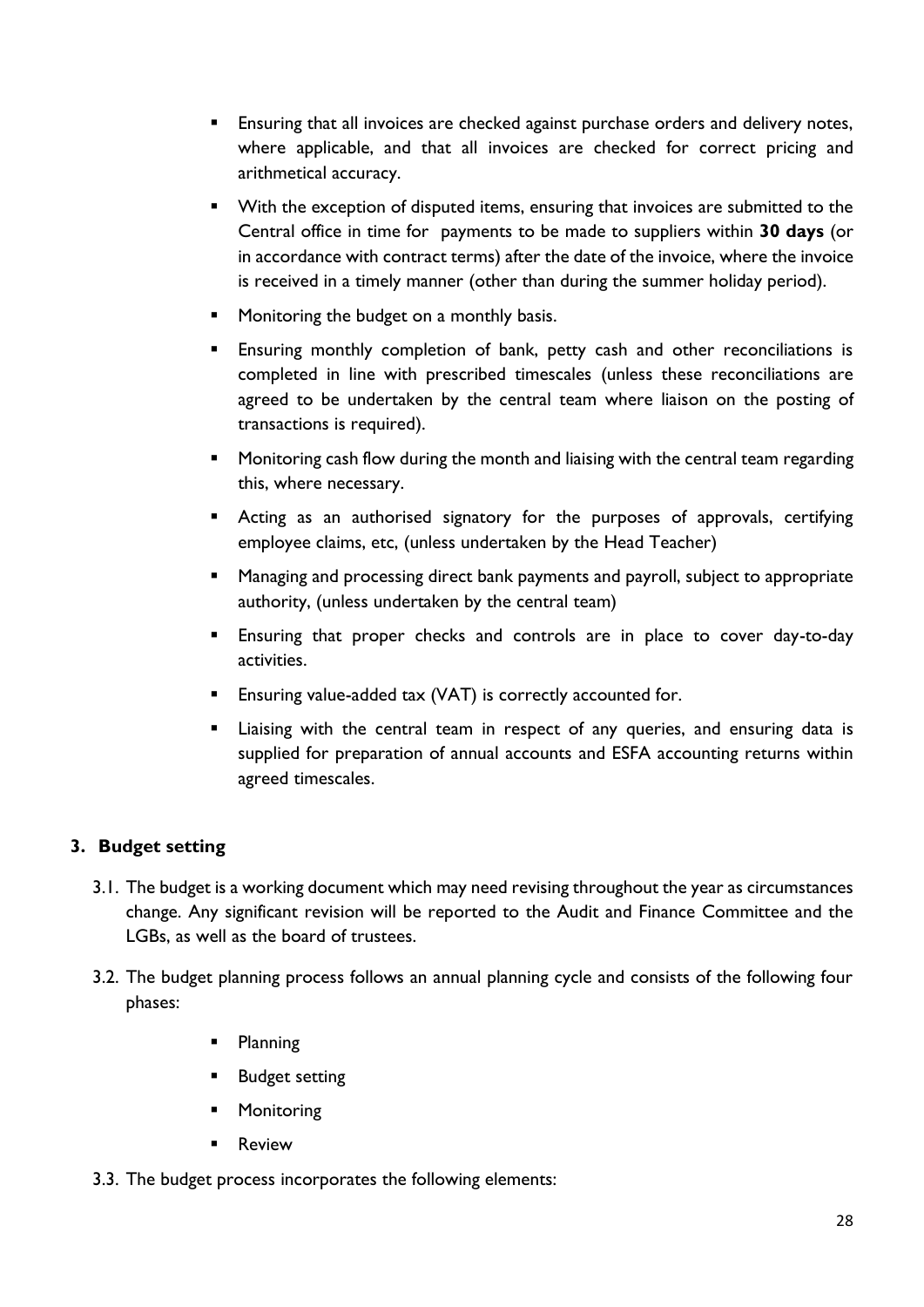- **EXEDENT** Forecasts of likely pupil numbers to estimate the amount of DfE grant available;
- Review of other income sources;
- Review of past performance against budgets;
- Class sizes/structures and staff deployment;
- Identification of potential efficiency and budget containment actions;
- An annual review of expenditure headings to reflect known changes and expected variations in costs, such as pay increases, inflation or other anticipated changes.
- 3.4. Each individual academy within the Trust will have an independent budget which will be managed by the LGB.
- 3.5. A balanced draft budget for each academy (which can draw upon unspent funds from previous years) for the forthcoming financial year will be approved by the LGB, and this approval will be minuted.
- 3.6. The annual budget will reflect the best estimate of the resources available for the forthcoming year and will detail how those resources will be utilised, establishing clear links to support the objectives identified in the school development plans.
- 3.7. Both medium-term and short-term financial plans should be prepared for the Trust and each of the academies in the Trust.
- 3.8. As part of the development planning process, medium-term financial plans are prepared. The development plan indicates how the academy's educational aims and other objectives are going to be achieved within the expected level of resources.
- 3.9. The development plan provides the framework for the annual budget.
	- 3.10. Draft budgets will be presented initially to the LGBs and then forwarded for approval by the CEO and Audit and Finance Committee, prior to final ratification by the Board.
- 3.11. Once the budget is agreed by the Board, this will be communicated to all responsible budget holders to ensure they are aware of the overall budgetary constraints.

#### <span id="page-9-0"></span>**4. Budget management and monitoring**

- 4.1. In order to implement a smooth-running planning process, the central team will create a budget timetable setting out key dates in the process.
- 4.2. A continuous review will be undertaken based on the monitoring and analysis of performance.
- 4.3. The Head Teacher and SBM are responsible for monitoring income and expenditure in their academy throughout the year.
- 4.4. A three year budget forecast will be prepared by the Head Teacher, with support from the central team, when the budget for the current financial year is being set.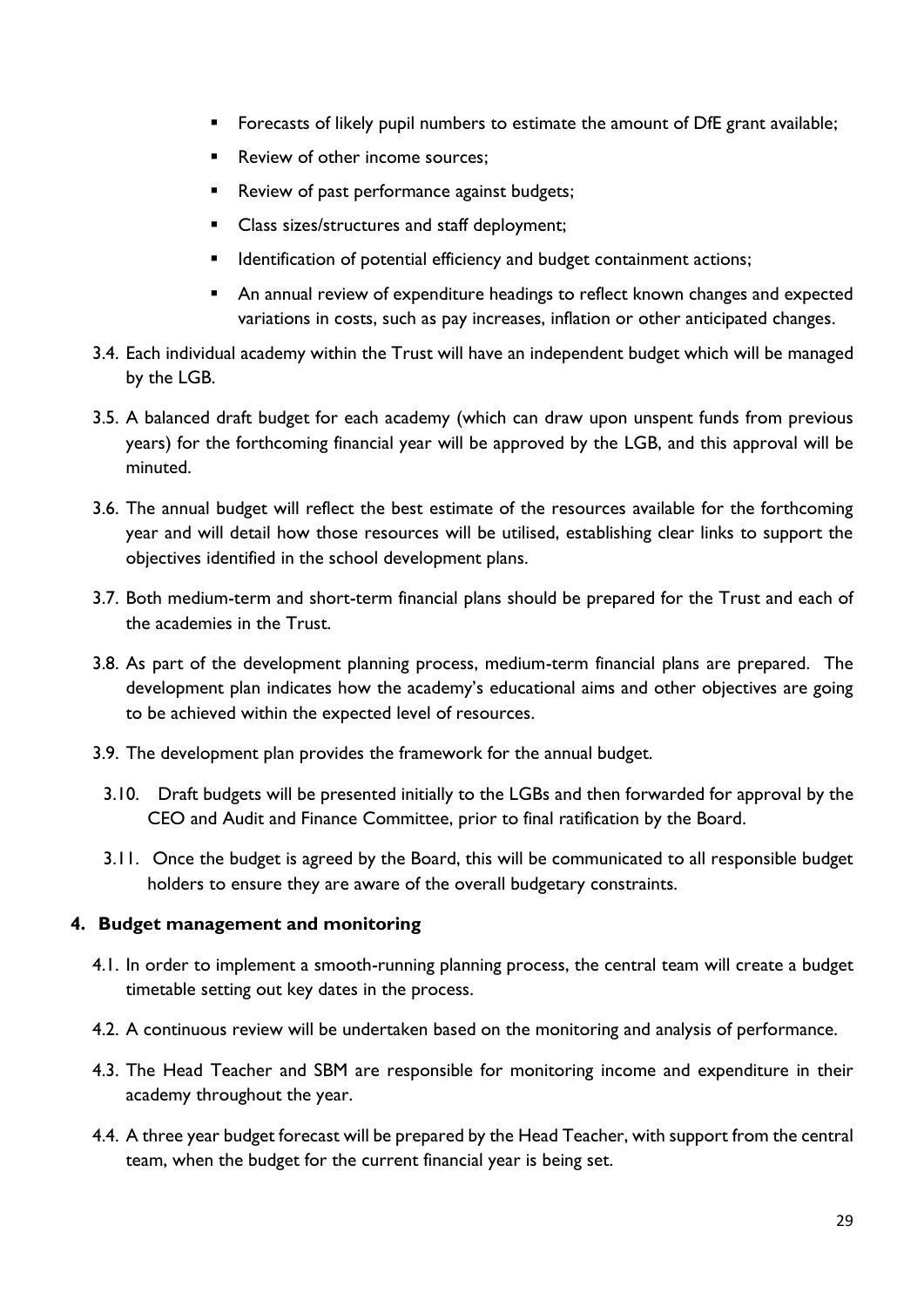- 4.5. In the event of a potential deficit budget being set (after allowing for unspent funds from previous years), this will be referred to the board of trustees to determine if there is any alternative, as ESFA approval is required.
- 4.6. The central team will oversee monthly reports for all the academies within the Trust which detail actual income and expenditure against the budget. Monthly consolidated management accounts will be submitted to the Audit and Finance Committee and the Chair of Trustees. These will be on an accruals basis and include an income and expenditure account, variation to budget report, cashflow and balance sheet.
- 4.7. Any potential overspend against an academy's overall budget needs to be raised with the central finance team and CEO.
- 4.8. Any unexpected, unbudgeted expenditure should be communicated to the central team e.g. ill health retirement pension costs.
- 4.9. The monitoring process will be effective and timely in highlighting variances in the budget so that differences can be investigated and action taken where appropriate.
- 4.10. The finance committees will continually monitor the quality of the financial information presented to them in order to ensure that what is provided remains appropriate, particularly in terms of its timing, level of detail and narrative.
- 4.11. The Trust will submit budget-monitoring returns to the ESFA on an accruals basis in the required format and by the required deadlines.

#### <span id="page-10-0"></span>**5. Register of interests and related party transactions**

- 5.1. All academies within the Trust will act in accordance with the **Conflicts of Interest Policy**.
- 5.2. It is important for the Trust to demonstrate that there is no personal benefit from decisions made with regards to the spending of public money.
- 5.3. To avoid any misunderstanding that may arise, all trustees, members of the LGBs and staff members with significant financial powers are required to declare any financial interests they have in companies or individuals from whom the Trust may purchase goods or services.
- 5.4. All monetary conflicts of interest will be recorded in the **Register of Pecuniary Interests** (Appendix B).
- 5.5. A second register called the **General Interests Register**, which is more widely accessible, will record who has declared interests and which category these fall into.
- 5.6. The **General Interests Register** is open to public inspection and includes all business interests, such as shareholdings, within a business or organisation which may have dealings with the Trust.
- 5.7. The disclosures also include business interests of relatives, partners and business partners, where influence could be exerted over a governor or a member of staff by that person.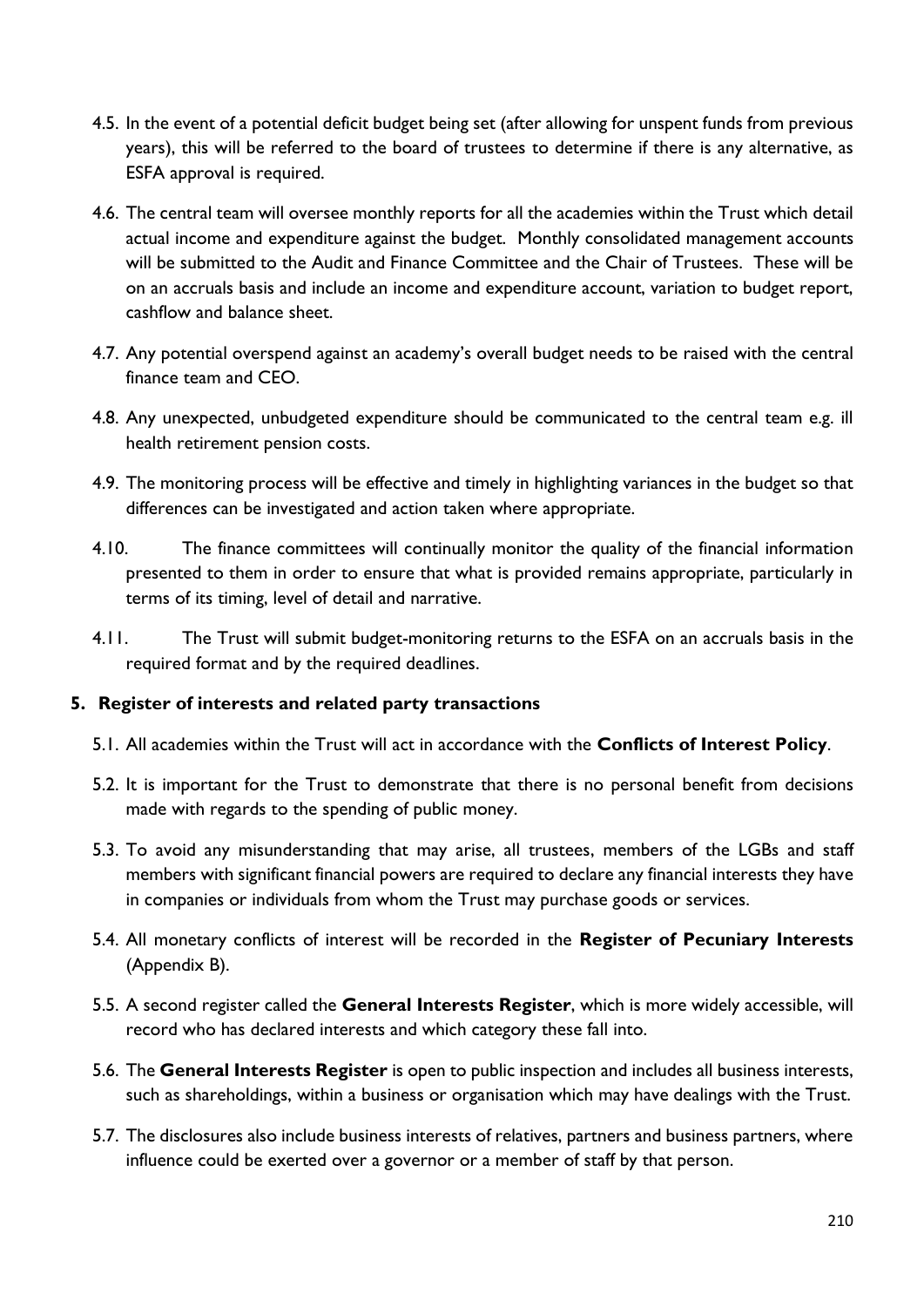- 5.8. Where an interest has been declared, trustees and staff members will not attend that part of the meeting or discussion, and this will be reflected in the minutes.
- 5.9. All meeting agendas allow for the declaration of interests at the start of the meeting.
- 5.10. If a conflict of interest is declared, this will be recorded in the **Specific Events Register**  [\(Appendix](#page-23-0) C).
- 5.11. All transactions with related parties must be reported to ESFA **in advance** of the transaction taking place (as per Academies Financial Handbook 2018).
- 5.12. Trust's must obtain ESFA's **prior approval** for contracts for the supply of goods and services to the Trust where any of the following limits arise:
	- a contract exceeding £20,000
	- a contract of any value that would take the total value of contracts with the related party beyond £20,000 in the same financial year ending 31 August.
	- A contract of any value if there have been contracts exceeding £20,000 individually or cumulatively with the related party in the same financial year ending 31 August.
- 5.13 For the purposes of 5.11 and 5.12 it is assumed that DGAT's related parties are a) all members of DGAT, b) all Trustees of DGAT, c) DGAT's CEO and Deputy CEO, and d) Diocese of Gloucester Education Trust and Gloucester Diocesan Board of Finance.
- 5.14 Although not required to be captured at present, it will be good practice for details of all similar 5.11 and 5.12 transactions involving Academy Head Teachers or LGB members to be captured so that appropriate reporting of those transactions is possible, if required at a later date.

#### <span id="page-11-0"></span>**6. Purchasing, procurement and returns**

- 6.1. All academies within the Trust will act in accordance with the Trust's Policy.
- 6.2. The Head Teacher is the overall budget holder for each individual academy.
- 6.3. To achieve value for money an accepted tender will be the one that is economically most advantageous, unless it can be demonstrated that this is not the best option for the Trust and other factors outweigh any monetary savings.
- 6.4. To maintain integrity concerning the use of public funds, the following general principles will be adhered to:
	- **•** Probity it must be demonstrable that there is no corruption or private gain involved in the contractual relationships of the Trust.
	- Accountability the Trust is publicly accountable for its expenditure and the conduct of its affairs.
	- Fairness all those dealt with by the Trust are dealt with on a fair and equitable basis.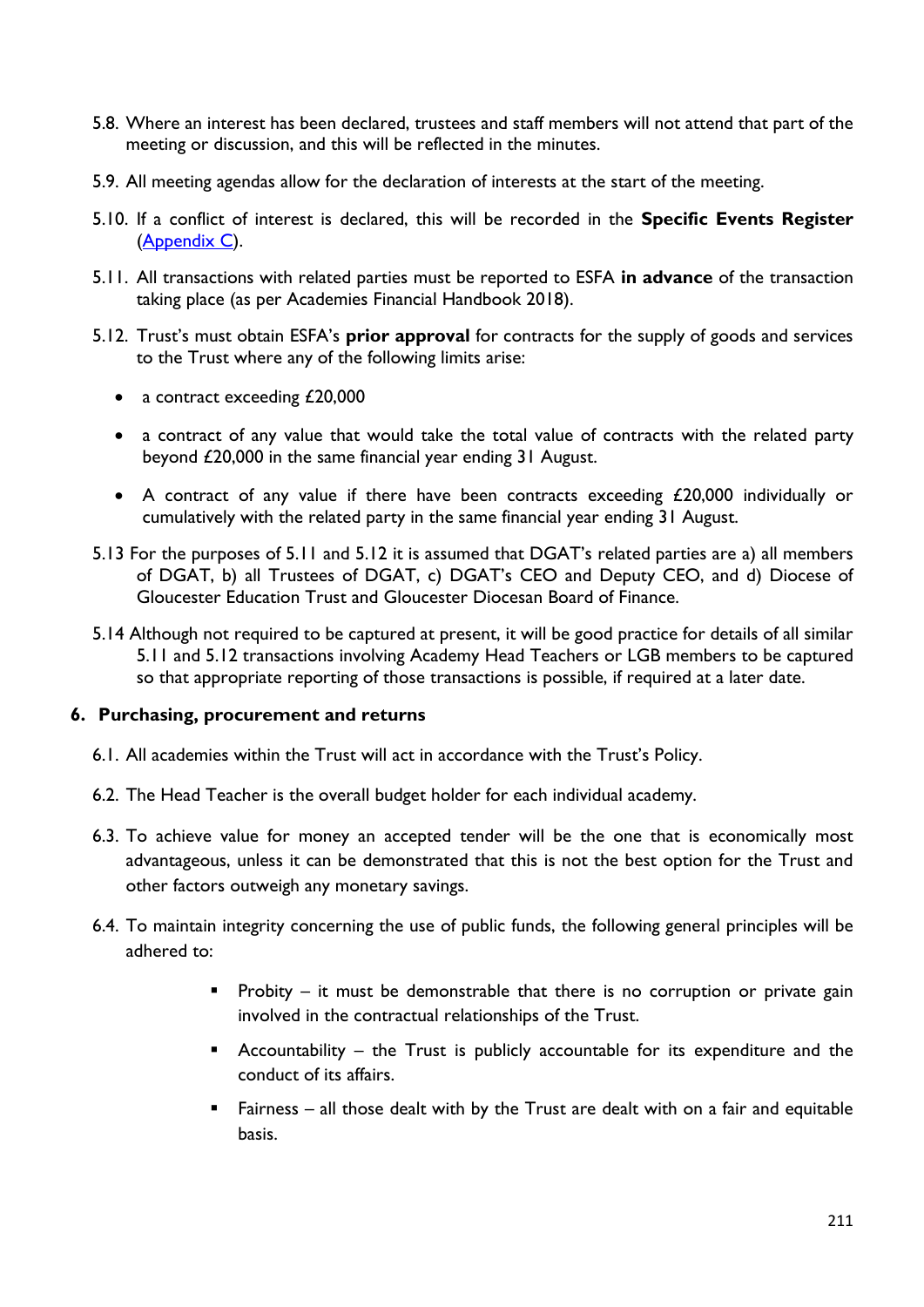- 6.5. All requisitions must be authorised by the appropriate budget holder before passing to the office to raise an order.
- 6.6. Cost centre balances must be checked before raising any order to ensure sufficient funds are available.
- 6.7. All goods received notes should be attached to the corresponding invoice and marked to show goods/services have been received.
- 6.8. All invoices will be authorised by the Head Teacher, or budget holder if this is a different person, before passing for payment.
- 6.9. Credit notes should be offset against the invoice to which the credit relates, ensuring it is posted to the appropriate cost centre/ledger code.
- 6.10. The Trust will aim to achieve the best possible value for money for all its purchases, ensuring that services are delivered in the most economical, efficient and effective way.
	- 6.11. The Head Teacher and SBM of each individual academy are responsible for ensuring procedures are in place for testing the market, placing orders and paying for goods / services.
	- 6.12. If a budget holder is pursuing a query with a supplier, the SBM will be informed of the query and periodically kept up-to-date with progress.
	- 6.13. The CEO is responsible for ensuring that a value for money review is included within the annual accounts in accordance with DfE requirements.
	- 6.14. Routine purchases up to a value of £**500** can be made by the budget holder for each individual academy.
	- 6.15. The Head Teacher of an individual academy may authorise orders up to the value of £**5,000**.
	- 6.16. All orders above £**5,000**, but below £**10,000**, will be authorised by the LGB.
	- 6.17. All orders above £**10,000**, but below £**50,000**, will be authorised by the Head of Finance.
	- 6.18. Orders over **£50,000** but below **£100,000** will be authorised by the CEO, and orders over **£100,000** by the Audit and Finance Committee (excluding ESFA capital funding and Local Authority S106 processes).
	- 6.19. Where practicable, three written quotations will be obtained for all orders between £**5,000**  and £**25,000** in value, in order to identify the best source of the goods/services.
	- 6.20. Goods/services ordered with a value of £**25,000** or more, or for a series of contracts which in total exceed £**25,000**, are subject to formal tendering procedures.
	- 6.21. All tenders for capital projects will be the responsibility of the central office.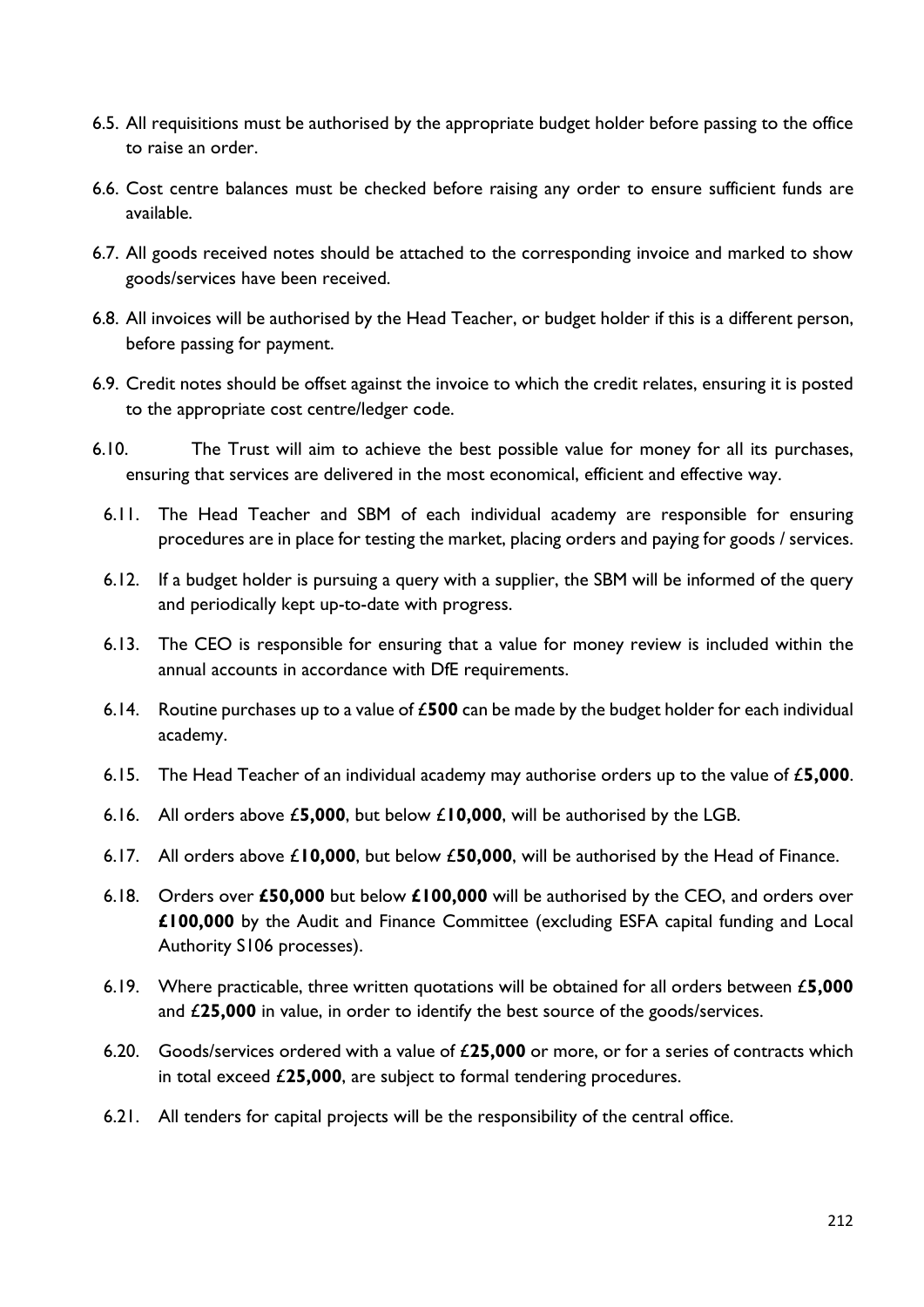- 6.22. EU regulations apply to all tenders over specified monetary thresholds. The sterling equivalents are amended on 1 January of each even-dated year, and the current thresholds are £181,302 for goods/services and £4,551,413 for works (new threshold from 01/01/2020).
- 6.23. All cheques require two signatures in accordance with the bank mandate.
- 6.24. All cheque books will be held securely with access restricted to designated staff.
- 6.25. It is expected that payments will normally be made through the Bankers' Automated Clearing Services (BACS) and authorised in line with the bank mandate.
- 6.26. The ESFA have strict rules with respect to leasing transactions. To ensure that the Trust remains fully compliant, details of all proposed leasing transactions (regardless of whether these are portrayed as operating or finance leases) must be forwarded to the Head of Finance for review and approval, prior to any leasing contracts being signed. The requirement for Head of Finance approval applies regardless of value.
- 6.27. No gifts should be accepted or given if the acceptance/provision could give the impression that any undue influence has been applied. Any gifts given must be for a reasonable value (no more than £50), must be fully documented and must have due regard to propriety and regularity in the use of public funds. Gifts of alcohol are strictly forbidden.
- 6.28. Any parking or speeding fines incurred whilst on Trust or individual academy business will be the responsibility of the driver, and not the Trust or individual academy concerned.
- 6.29. If a request is received to change a supplier's bank account details it is essential for the SBM to contact the supplier (using the contact details that we already hold, and not those quoted on the update request) to check the authenticity of the request before updating any bank details held on DGAT's systems.

# <span id="page-13-0"></span>**7. Income and expenditure**

- 7.1. The main source of income for the MAT and the academies involved is through the grants received from the ESFA.
- 7.2. The central team monitors the receipt of grants, ensuring that all grants due to the academies within the Trust are appropriately collected.
- 7.3. The Trust collects income from parents / carers / other organisations via numerous methods including, but not limited to, the following:
	- School meals
	- Trips and residential visits
	- Book bags and uniform
	- Additional nursery sessions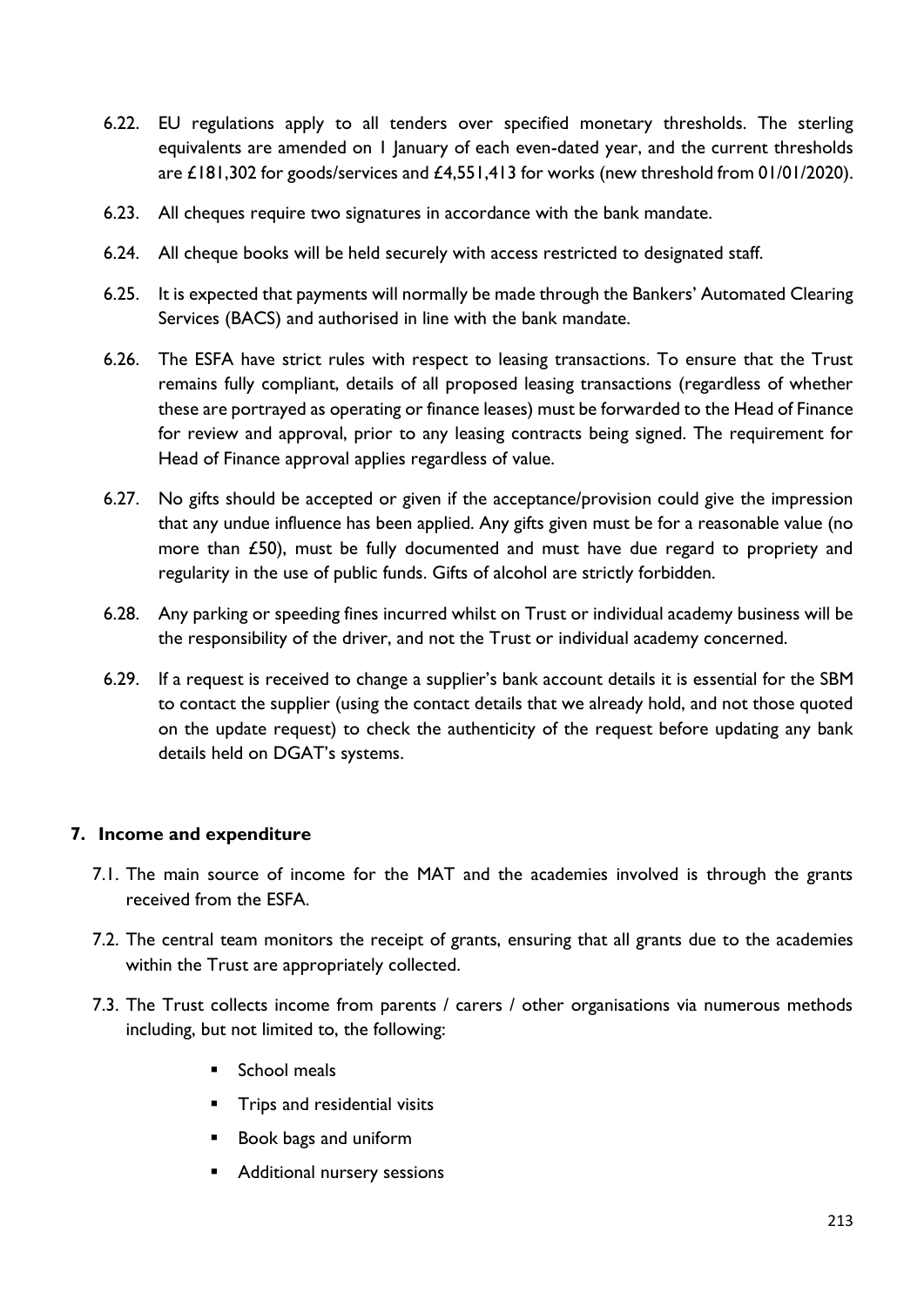- Breakfast and after school club
- Reimbursements from various parties and activities
- Letting the land and school buildings.

There are two main areas of expenditure:

- Salaries this forms the largest element of expenditure. Salaries of all academy staff members will be reviewed on an annual basis by the Head Teacher. Pay review recommendations are then given to the LGB for discussion and authorisation. The finance committee confirms pay awards, incremental progression and performance led pay increases, all of which the central team can assist with costing
- Premises maintenance a combination of maintenance surveys and historical costs will form the basis for planned maintenance. The budget will incorporate an allowance for unexpected contingencies, as well as for any small new works which may be proposed in-year.

Debts between the value of £500 and £2,500 require the approval of the LGB in order to be written off. Where a debt greater than  $£2,500$  is to be written off the approval of the Audit and Finance Committee is required. The SBM will keep an up-to-date record of the income and expenditure for their individual academy.

The school must nominate a member of staff responsible for maintaining the record of bookings of facilities or attendance at any additional provision which incurs fees. This should be maintained in a sales ledger by the SBM.

- 7.4. Any money collected in return for goods or services, such as a school trip, will be banked in their entirety in the appropriate bank account.
- 7.5. Cash handled by any staff, other than those on the school office, must be kept securely and passed to the school office as soon as possible.
- 7.6. The SBM is responsible for preparing reconciliations between the sums collected, the sums deposited at the bank and the sums posted to the accounting system..
- 7.7. Bank statements will be received monthly and reconciled to the academy's records by the SBM or central office as appropriate, as soon as possible, and no later than within 3 working days of the month end.

#### <span id="page-14-0"></span>**8. Cash management**

- 8.1. All transactions regarding cash flow are recorded by the SBM (or the central team where otherwise agreed).
- 8.2. If significant balances can be foreseen, steps will be taken by the Central team to invest the surplus funds if market conditions for investment are favourable.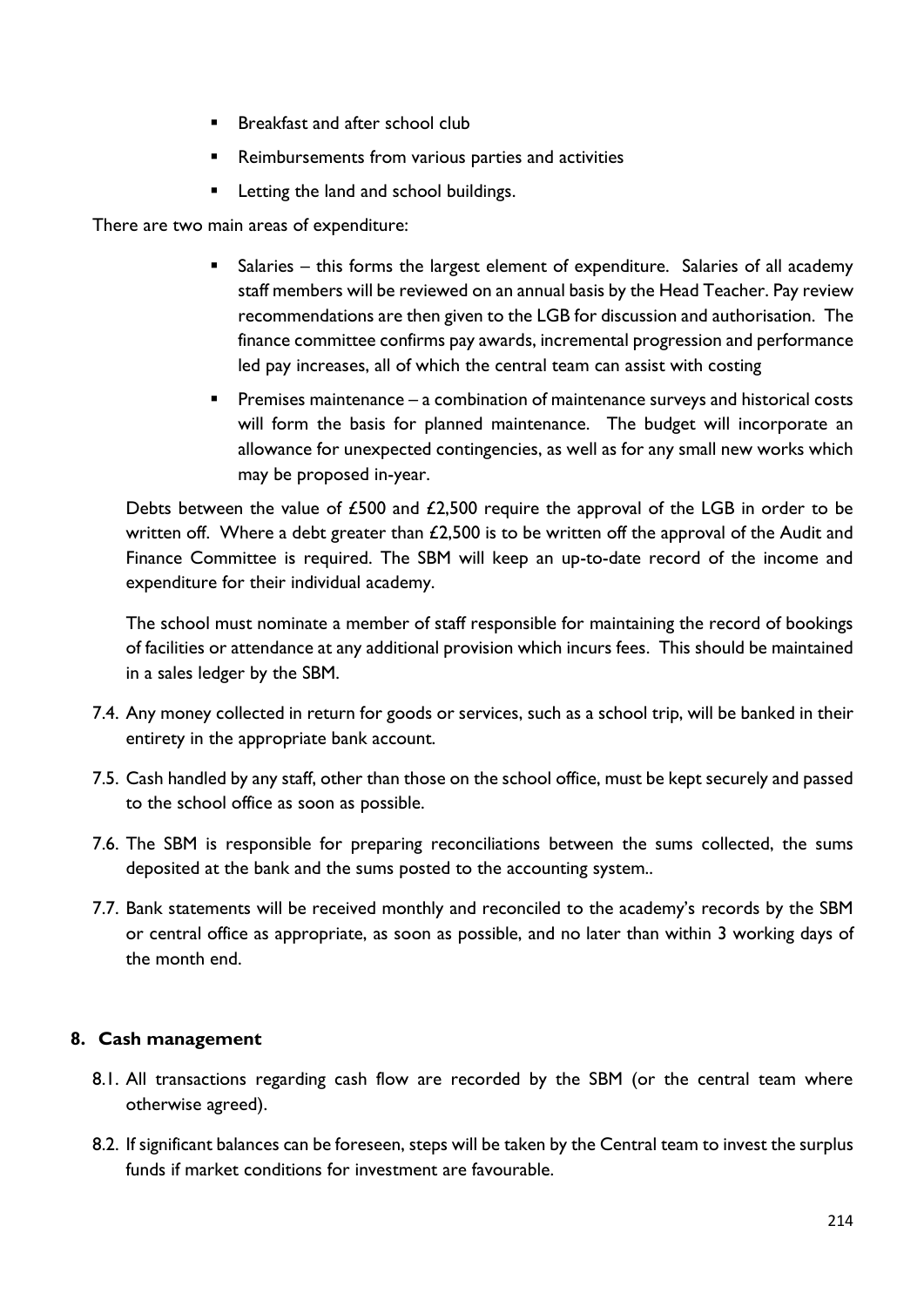- 8.3. All cheques and other instruments authorising withdrawal from any of the Trust's bank accounts will bear authorising signatures / electronic signatures in line with the Scheme of Delegation. The Head Teacher is the authorising signatory in an academy, unless otherwise delegated.
- 8.4. Payment via multi pay card requires the same authorisation as that of cheques and all purchase should be made in accordance with the Multi Pay Card Policy.
- 8.5. If an academy (in order to achieve value for money) wishes to buy from an on-line site (e.g E-bay or Amazon) it should do so through an 'academy account' rather than a 'personal account'.
- 8.6. It is the Trust's preference that all payments are made through the electronic BACS system. Exceptionally, any petty cash tin kept at any academy within the Trust is the responsibility of the SBM and there will be a maximum amount of £**300** stored in the tin.
- 8.7. Details of monies held in the safe will reflect balances shown in the cash book. To comply with Risk Protection Arrangement terms, full records should be kept with a maximum of £5,000 held, and outside of business hours the safe shall be locked, with the keys not left on the premises.

# <span id="page-15-0"></span>**9. Payroll and staff payments**

- 9.1. Payroll forms the largest element of the school budget and it is therefore essential that financial procedures and internal controls in relation to payroll are properly implemented.
- 9.2. All payroll transactions relating to Trust staff, permanent or casual, will be processed through the payroll system. Payments for employment will not be made through any other mechanism.
- 9.3. Each academy within the Trust will act in accordance with the **Pay Policy**.
- 9.4. The main elements of the payroll system include staff appointments, payroll administration and payments.
- 9.5. Payroll is notified of any staff absence using the absence recording system.
- 9.6. The Head Teacher and SBM are responsible for ensuring that:
	- Payments are made only to bona-fide employees.
	- Payments are in accordance with individuals' conditions of employment.
	- **E** Deductions, including income tax, national insurance and pensions, are properly administered.
	- Payments are made only in respect of services provided to the academy.
	- **E** Amendments to the payroll are properly and promptly processed.
- 9.7. The Head Teacher is responsible for ensuring that the staff personnel database is kept up-to-date via the designated recording system. This will include the following information about staff members: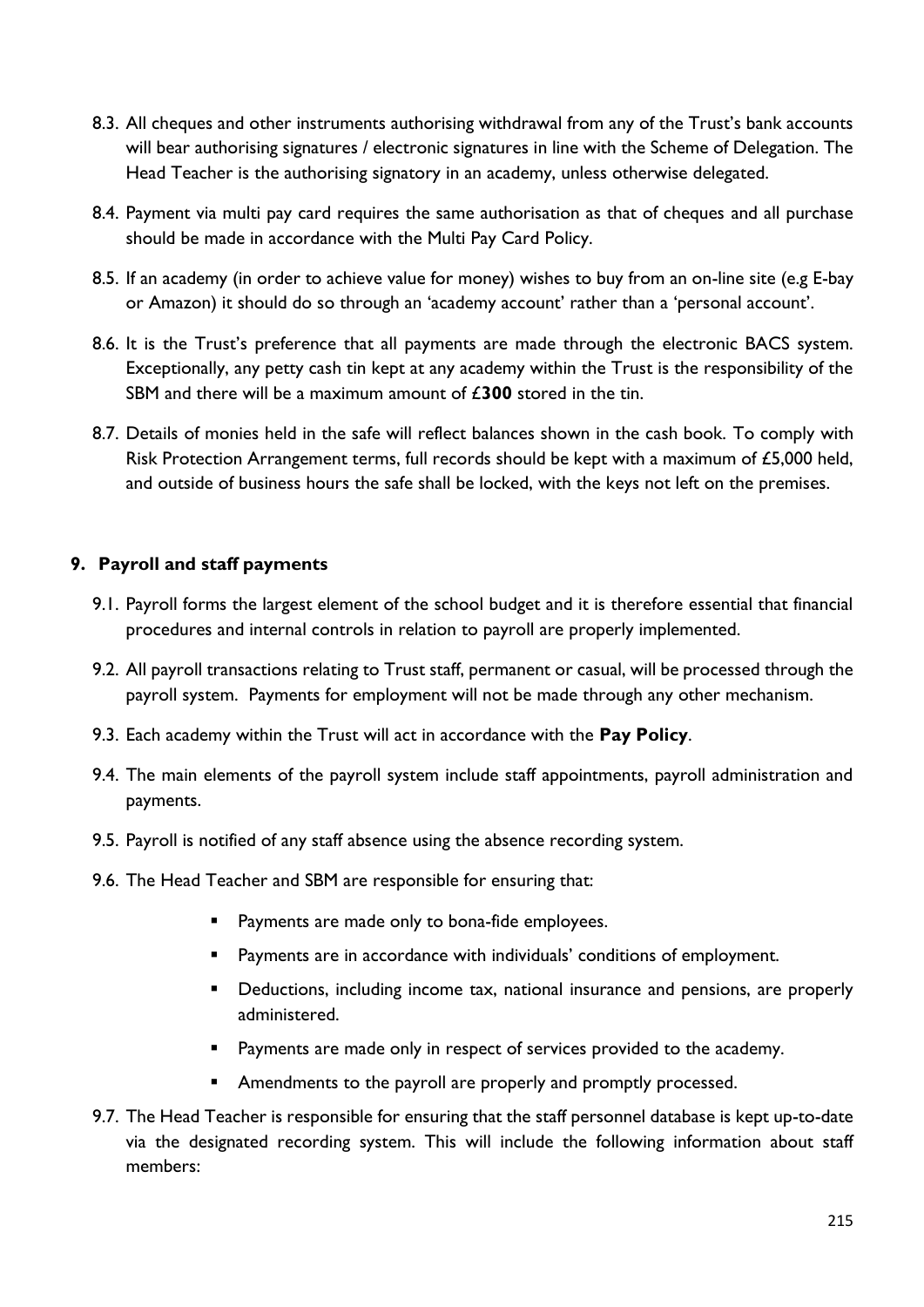- Salary
- Bank account details
- Personal details
- Any deductions or allowances payable
- 9.8. During the spring term each year, the Head Teacher will review staffing requirements for the following academic year and propose any changes. These proposals will be reviewed and approved by the finance committee.
- 9.9. The LGB is responsible for authorising the following salary changes:
	- Pay awards for staff
	- Staffing structure changes
	- **•** Performance related pay progression
	- 9.10. The finance lead will randomly select one employee each month and check the calculation of gross to net pay, and that NI and pension deductions have been applied correctly.
	- 9.11. Payroll is continuously monitored and reviewed by the SBM in order to ensure any changes have been implemented correctly and the information is up-to-date.
	- 9.12. Payslips will be produced on a monthly basis and administered to employees via secure email, or in person where requested, on the 20<sup>th</sup> of each month for central staff and the 28<sup>th</sup> of each month for academy staff.
	- 9.13. Any extraordinary payments (i.e non-payroll and non staff expense reimbursement) to be made to Head Teachers must only be processed by the central team.
	- 9.14. All staff expenses should be authorised prior to the spend, submitted using the Staff Expenses Claim form and be supported by a valid receipt. The Trust is unable to pay any claims without a receipt. Staff expenses should be kept to a minimum as far as possible.

# <span id="page-16-0"></span>**10.Remissions and charging**

- 10.1. The **Trust** is responsible for creating a **Charging and Remissions Policy**.
- 10.2. Each individual academy will act in accordance with the Trust's **Charging and Remissions Policy**.

# <span id="page-16-1"></span>**11.VAT procedures**

11.1. The Trust, and the individual academies within it, are not registered for VAT, however they are entitled to reclaim VAT on qualifying purposes through a monthly VAT 126 return.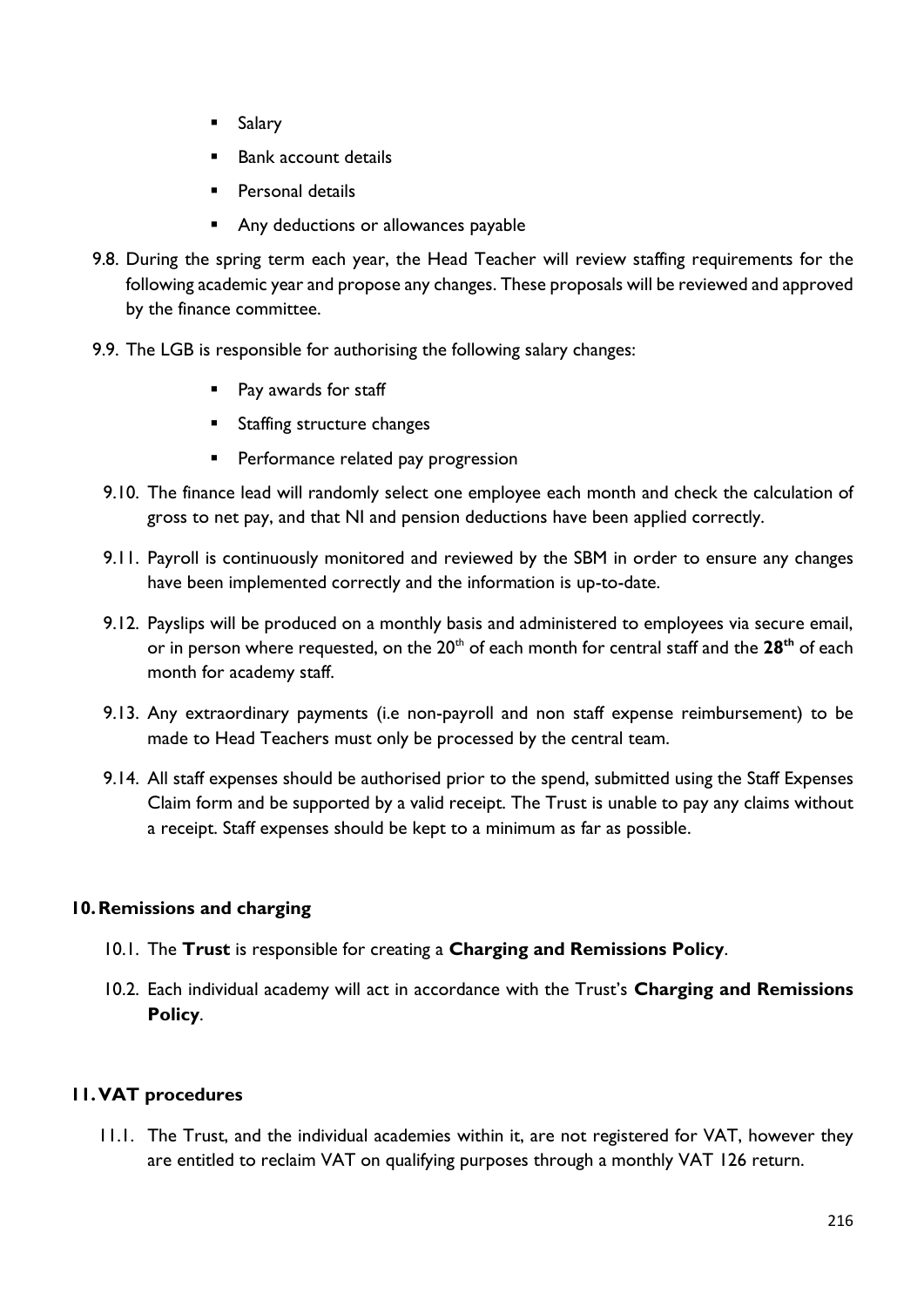- 11.2. Under legislation, VAT claims can be made on expenditure which supports the Trust's core purposes.
- 11.3. A report is run for each of the academies within the Trust by the central team, in order to provide the data necessary for the completion of the VAT reclaim form.
- 11.4. VAT is reclaimed on a monthly basis.
- 11.5. Only one return for the Trust is required by HMRC.
- 11.6. Any invoices for which VAT cannot be reclaimed, as the purchases were for business activity, are identified and deleted.
- 11.7. Where invoices relate partly to business activity and partly to non-business activity, only the proportion of the VAT relating to the non-business activity will be reclaimed.
- 11.8. On receipt of the reclaimed VAT from HMRC, the central team will review the remittance, confirm whether this equals the claim made, sign the remittance to confirm this agreement and then transfer the reclaimed VAT to the appropriate individual academies.

#### <span id="page-17-0"></span>**12.The audit process**

- 12.1. Within the Trust there will be an Internal Assurance Reviewer (formerly Responsible Officer) auditing process, alongside the work of an external auditor.
- 12.2. When undergoing an audit, the Trust will provide the appointed auditor(s) with access to all books, records, information, explanations, assets and premises, and copies of any relevant documents may be taken.
- 12.3. In terms of the end of year audit, in accordance with the Companies Act 2006, the Trust will appoint an auditor to:
	- **E** Certify whether the accounts present a true view of the trust's financial performance and position.
	- Produce audited accounts.
	- **•** Produce a letter of engagement, setting out the external auditor's services in writing.
	- Ensure that the letter of engagement provides for the removal of auditors, before the expiry of the term of office, in exceptional circumstances.
- 12.4. The Audit and Finance Committee is responsible for recommending appropriate external auditors to the Trust Board.
- 12.5. The Trust will produce a statement of regularity, propriety and compliance, and will obtain a regularity assurance report on this statement from the external auditor.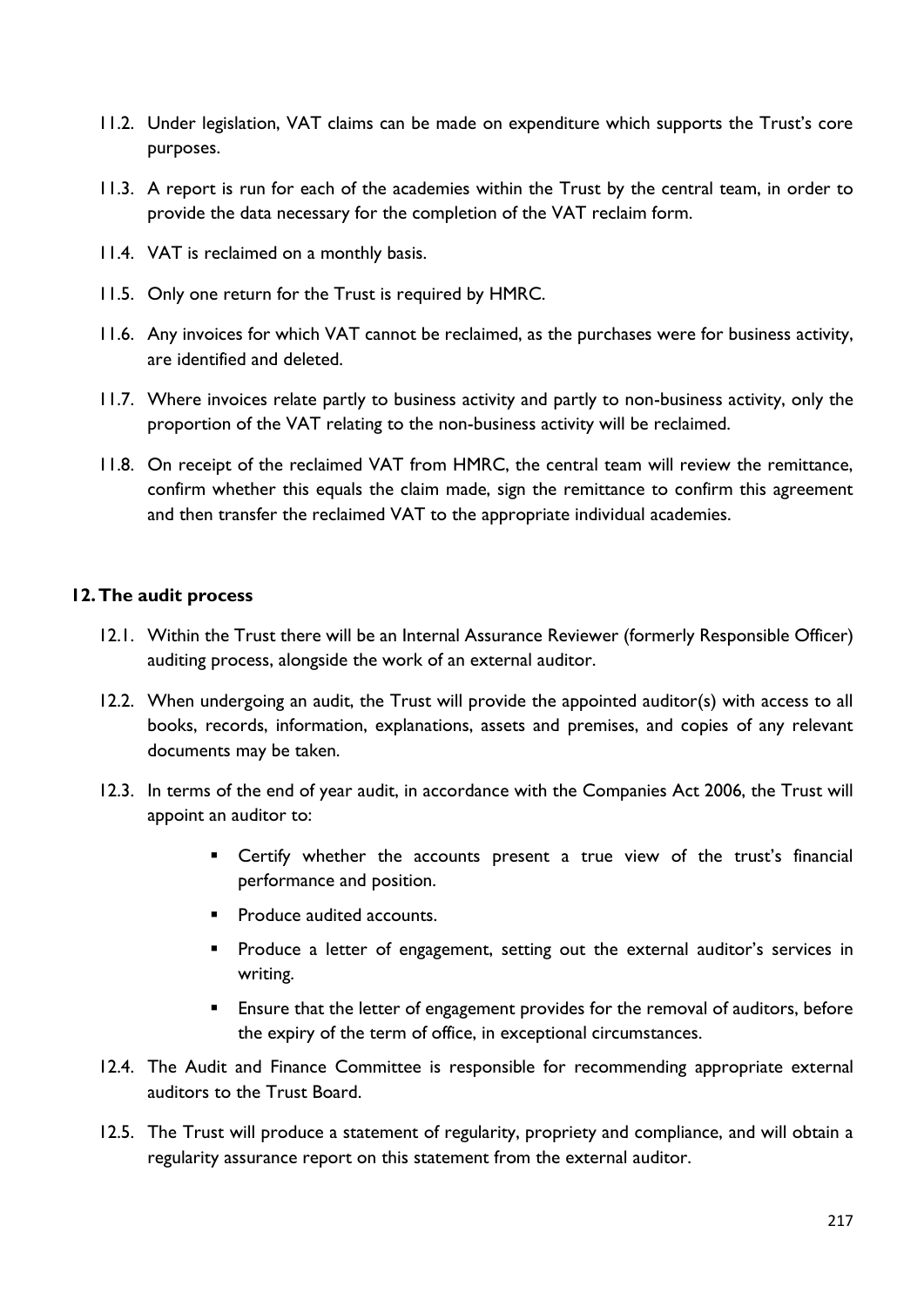- 12.6. During November, the appointed auditors will present the Audit and Finance Committee with the annual accounts for them to review and recommend approval of the financial statements to the Trust Board.
- 12.7. The auditor's statement on regularity, propriety and compliance will be included in the Trust's annual report. This formal declaration is to ensure that the Trust has fulfilled the following responsibilities:
	- **Efficient and effective use of resources in the Trust's charge**
	- Public money is spent only for the purposes intended by Parliament
	- Maintained appropriate standards of conduct, behaviour and corporate governance when applying the funds under their control
- 12.8. The Trust will submit the audited accounts and auditor's regularity assurance report to the ESFA by 31 December each year.
- 12.9. The audited accounts will be published on the Trust's website by 31 January the following year.
- 12.10. The Trust is required to submit financial returns to the ESFA annually, as well as the audited financial statements.
- 12.11. The National Audit Office (NAO) holds the right to access the books of accounts and all relevant records, files and reports of a Trust for inspection, or for the carrying out of value for money studies.
- 12.12. The financial accounts of each academy will be consolidated into those of the ESFA and DfE.
- 12.13. The ESFA will use a combination of audited accounts, accounts returns and other information to generate their consolidated accounts. These accounts will be audited by NAO.
- 12.14. Each academy is a component of the consolidation and, therefore, the Trust's management will prepare the financial information requested by the ESFA for this purpose.
- 12.15. The auditor(s) involved has a responsibility to advise the board of trustees and ESFA of any instances of irregularity or impropriety, as well as any non-compliance with the terms of the Trust's funding agreement.

# <span id="page-18-0"></span>**13.Record keeping**

- 13.1. All financial transactions of the academy trust are recorded including, but not limited to, the following:
	- Purchases and tenders
	- Returns
	- Payroll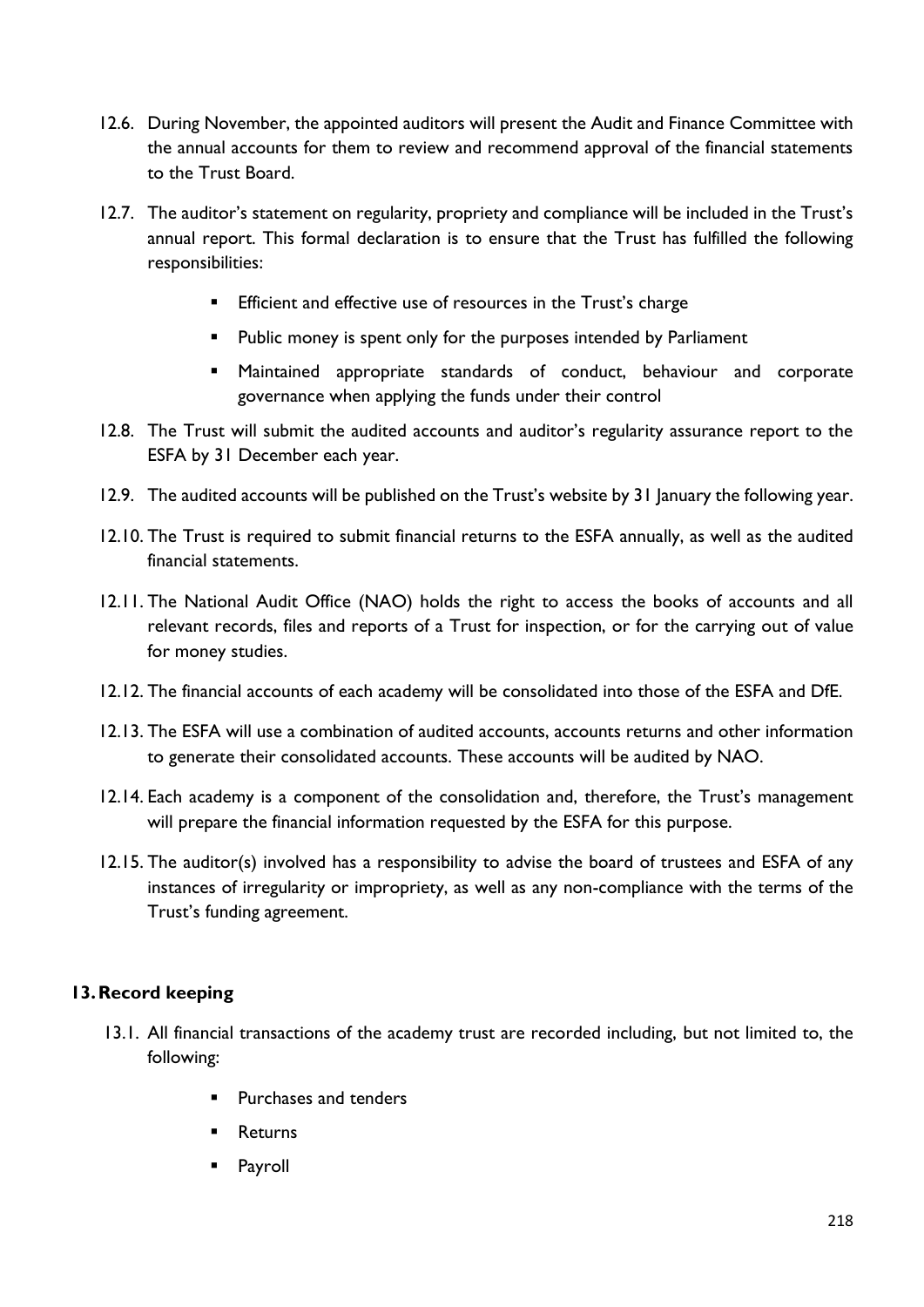- Cash flow
- Income and expenditures
- VAT returns
- 13.2. The Head of Finance is responsible for keeping up-to-date records of the Trust's financial state.
- 13.3. The **SBM** for each individual academy is responsible for keeping up-to-date records in relation to the finances of that academy.
- 13.4. Records will include, but are not limited to, the following information:
	- **E** Income and expenditure; identifying which transactions were cheques and which were cash payments
	- The income and expenditure for each activity, with the activity recorded as a budget heading
	- The total income and expenditure for the year
	- **•** The balance and carry forward from the previous year
	- 13.5. Each academy has its own set of financial records for day-to-day operational purposes and budget management.
	- 13.6. A record will be kept of all the monies kept on the premises prior to banking, as well as the amount which is kept as petty cash.
	- 13.7. All financial records will be kept securely in each individual academy's administrative office, or secure archive

# <span id="page-19-0"></span>**14.Monitoring and review**

- 14.1. This policy will be reviewed on an annual basis, or when new legislation / guidance regarding the subject is published.
- 14.2. The Head of Finance is responsible for the review and monitoring of all financial records continuously throughout the year.
- 14.3. The SBM will review and monitor each individual academy's financial records, raising any concerns with their Finance Lead.

# **15.Assets**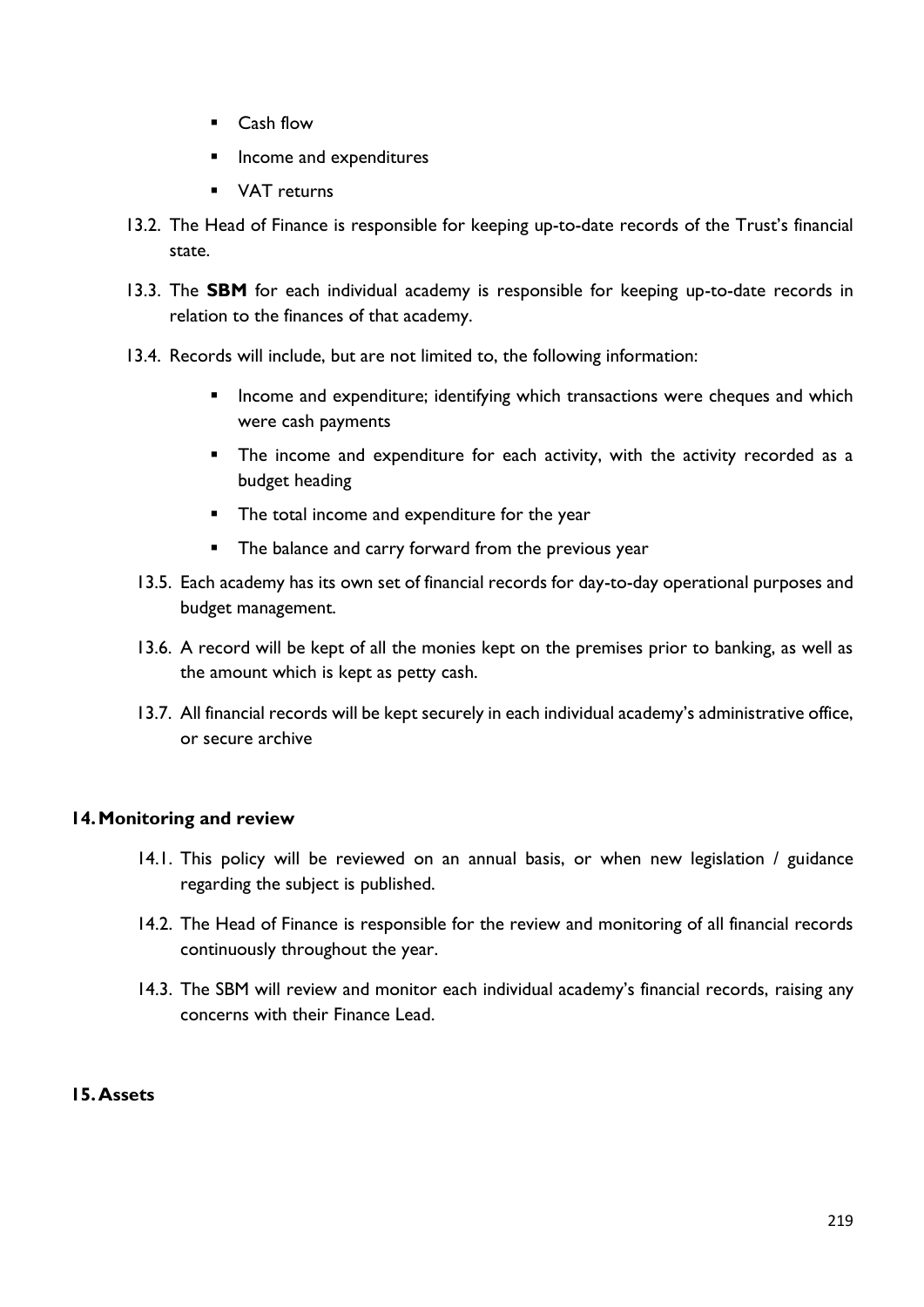- 15.1. The portable, desirable, attractive assets of the academy, as well as any assets of intrinsic value will be recorded in the academy's inventory using the PSF assets software once fully implemented
- 15.2. The SBM is responsible for keeping the inventory up to date
- 15.3. Any inventory of items taken off site by members of staff for official purposes must be recorded in a register.
- 15.4. Fixed assets comprise of long term pieces of property such as equipment, machinery and buildings / land. All fixed assets will be recorded by the central team. The capitalisation policy is that all individual capital items over £10,000 will be capitalised as fixed assets.
- 15.5. The useful life and depreciation rate for each category of land, buildings and equipment is as follows:

<span id="page-20-0"></span>

| Category         | Useful life (years) | Depreciation rate (%) |
|------------------|---------------------|-----------------------|
| <b>Buildings</b> | 50                  |                       |
| Land             | 125                 | 0.8                   |
| Equipment        | 5                   | 20                    |
|                  |                     | 33.33                 |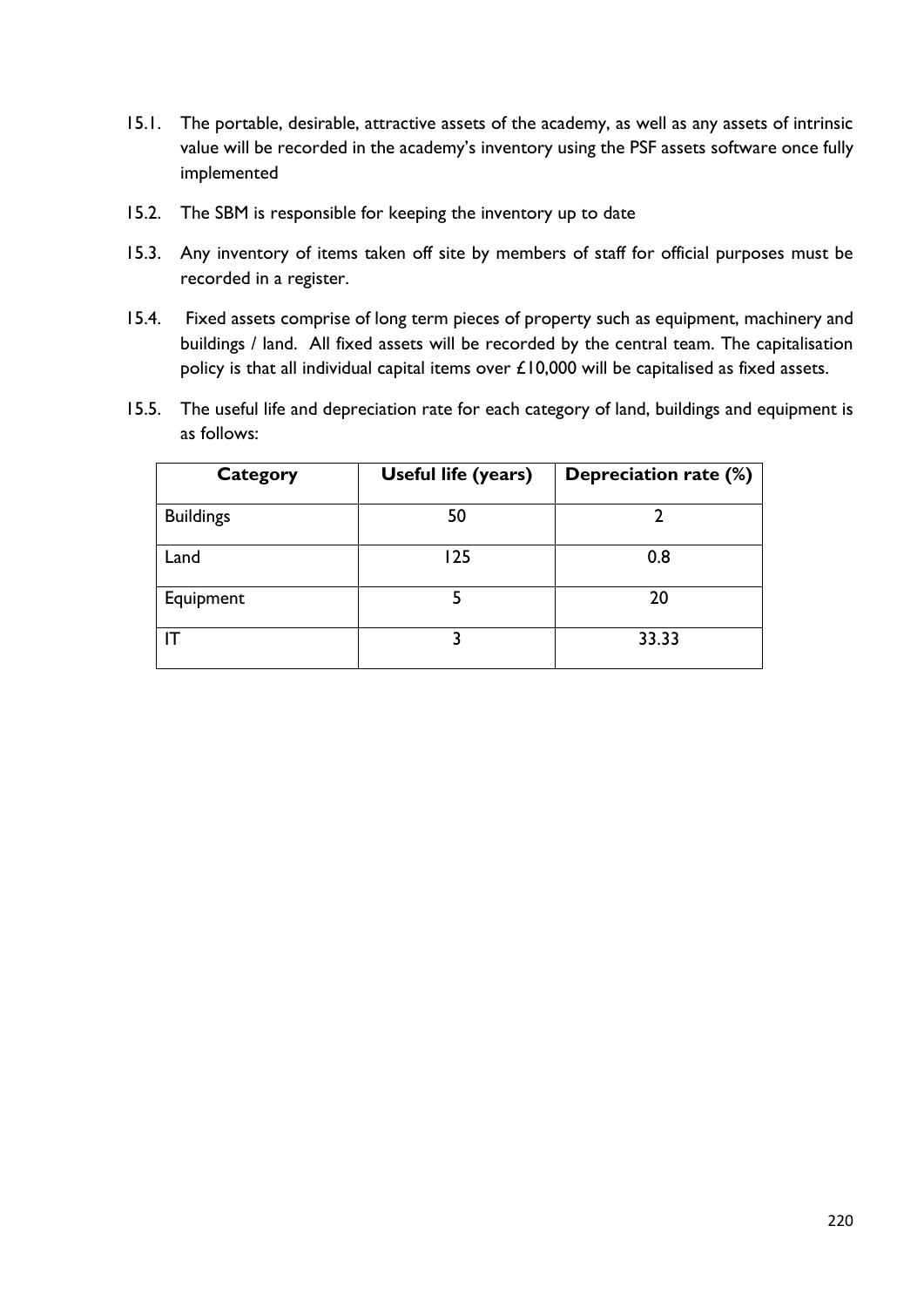# **APPENDIX A - Financial Transactions Requiring ESFA Prior Approval**

- 1) **Novel, contentious, repercussive** -ESFA agreement required (5.5);
- 2) **Special Payments** Staff Severance and compensation-ESFA agreement required if £50,000 or more before tax (5.10 and 5.14);
- 3) **Special Payments** Ex Gratia Payments ESFA agreement required (5.17);
- 4) **Write Off and Liabilities (subject to £250,000 ceiling)** writing off debts and losses and entering into guarantees, indemnities or letters of comfort – ESFA consent required if exceeds a) 1% of annual income or £45,000 individually or b) 2.5% or 5% of annual income cumulatively (5.18 and 5.19);
- 5) **Acquisition and Disposal of Fixed Assets** Acquiring freehold land and buildings, disposing of a freehold on a land/building or disposing of heritage assets – ESFA agreement required (5.22)
- 6) **Leasing** Taking up a finance lease and granting a lease on a lands or building ESFE agreement required (5.25);
- 7) **Leasing** Taking up a leasehold on land and buildings ESFA agreement if lease term seven years or more (5.25);
- 8) **GAG** GAG carry forward no limits if Trust eligible (5.28);
- 9) **GAG** Pooling by MATS no limits (except PFI) if Trust eligible (5.29);
- 10) **Borrowing** Loan/overdraft ESFA agreement required (5.32);
- 11) **Borrowing** Credit Cards (for business use) Trust has full discretion provided charges not incurred (5.32);
- 12) **Related Party Transactions** Supplies to the Trust from related party ESFA agreement required over £20,000 and over associated limits in 5.41.

The bracketed reference numbers refer to the appropriate sections of the full text of the Academies Financial Handbook.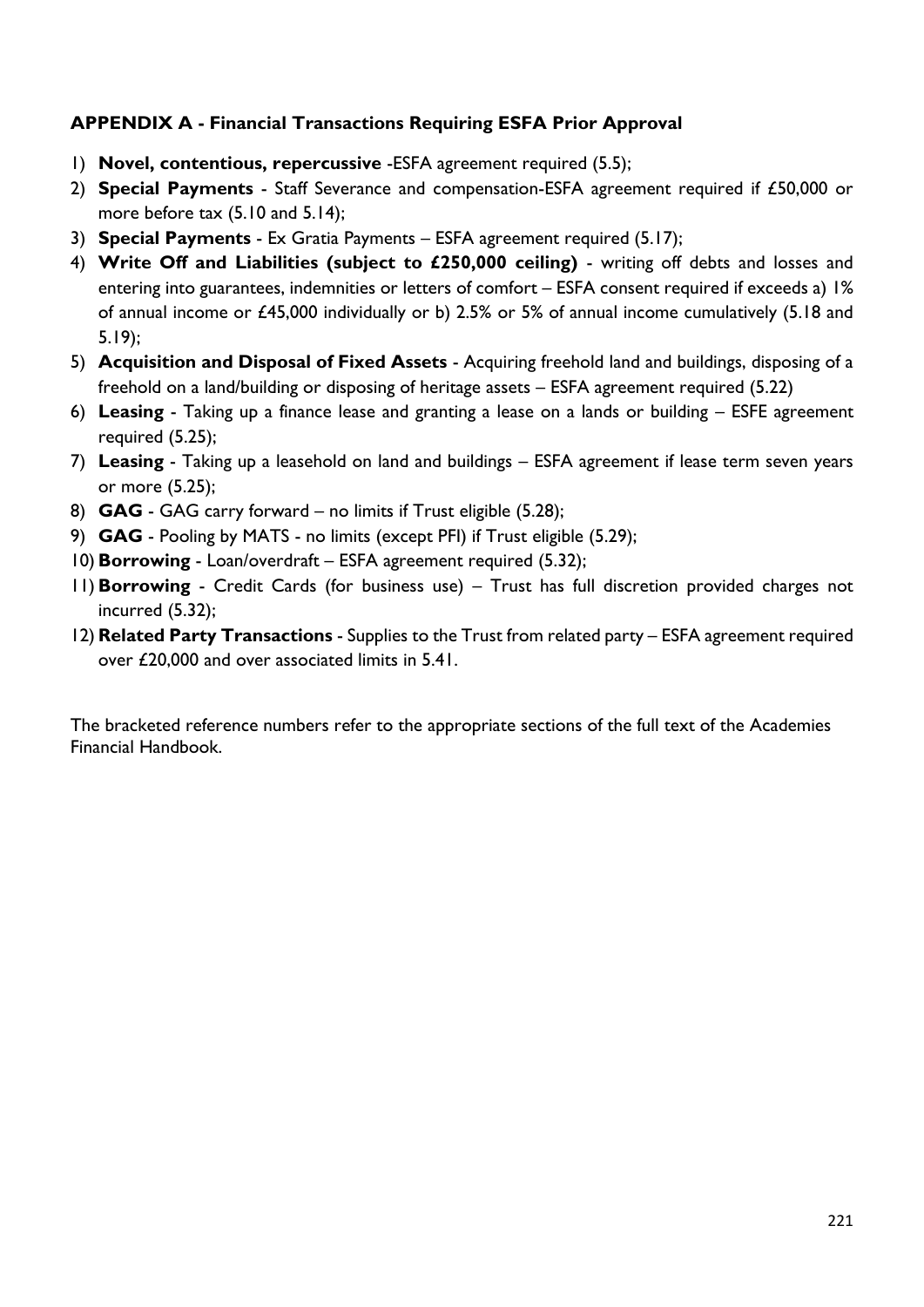### **APPENDIX B - Register of Pecuniary Interests**

| Name:                  |                                        |                                                 | <b>Position/role:</b>              |                                          |                                     |
|------------------------|----------------------------------------|-------------------------------------------------|------------------------------------|------------------------------------------|-------------------------------------|
| <b>Entry</b><br>number | Name of<br>business or<br>organisation | <b>Nature of</b><br>business or<br>organisation | <b>Nature of</b><br>interest       | Date of<br>appointment<br>of acquisition | Date of<br>cessation of<br>interest |
|                        | <b>John Smith</b><br><b>Stationers</b> | <b>Stationery</b><br>retailer                   | <b>Managing</b><br><b>Director</b> | 01/09/2015                               | N/A                                 |
|                        | <b>Sleaford</b><br><b>Town Council</b> | <b>Political body</b>                           | <b>Councillor</b>                  | 15/05/2016                               | 15/05/2017                          |
|                        |                                        |                                                 |                                    |                                          |                                     |
|                        |                                        |                                                 |                                    |                                          |                                     |
|                        |                                        |                                                 |                                    |                                          |                                     |

### **Declaration**

I hereby certify that I understand that it is my responsibility to declare the nature of all business or personal interests, whether direct or indirect, of myself, my partner and/or members of my immediate family, which could unfairly benefit from my relationship and connection with the school.

I also understand that it is a criminal offence to:

- Withhold information relating to conflicts of interest.
- Provide falsified information.
- Fail to notify the governing body of any changes which might invalidate this declaration.

I will also endeavour to inform the governing body of any changes to the above mentioned interests at the earliest possible opportunity.

**Signed:** \_\_\_\_\_\_\_\_\_\_\_\_\_\_\_\_\_\_\_ **Date:** \_\_\_\_\_\_\_\_\_\_\_\_\_\_\_\_\_\_\_\_\_\_\_

| <b>Date:</b> |  |
|--------------|--|
|              |  |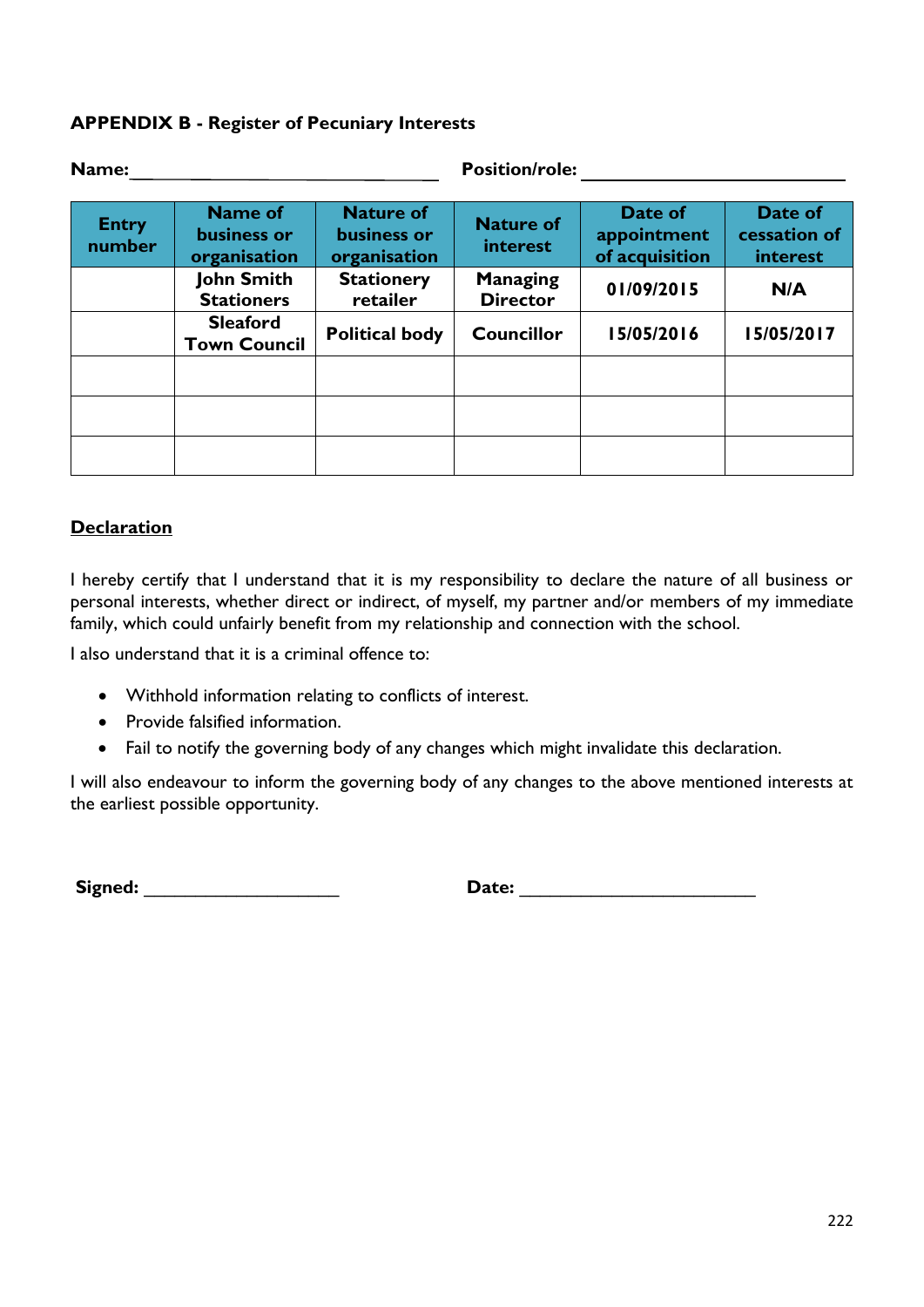# <span id="page-23-0"></span>**APPENDIX C - Specific Events Register**

| <b>Entry</b><br>number | Date of<br>event | <b>Names</b><br>of those<br>involved | <b>Description</b>                                                                              | <b>Reference</b><br>to other<br>registers          | Date of<br>entry in<br><b>SER</b> | <b>Authorisation</b><br>signature (to<br>be completed<br>by the<br><b>Principal or</b><br>chair of<br>governors) |
|------------------------|------------------|--------------------------------------|-------------------------------------------------------------------------------------------------|----------------------------------------------------|-----------------------------------|------------------------------------------------------------------------------------------------------------------|
|                        | 22/05/2016       | Jane<br><b>Smith</b>                 | Left<br>meeting<br>due to her<br>spouse<br>being<br>employed<br>by the<br>company<br>discussed. | <b>Dated</b><br>3/8/2015,<br>entry<br>number<br>24 | 25/05/2016                        | (Principal's<br>signature)                                                                                       |
|                        |                  |                                      |                                                                                                 |                                                    |                                   |                                                                                                                  |
|                        |                  |                                      |                                                                                                 |                                                    |                                   |                                                                                                                  |
|                        |                  |                                      |                                                                                                 |                                                    |                                   |                                                                                                                  |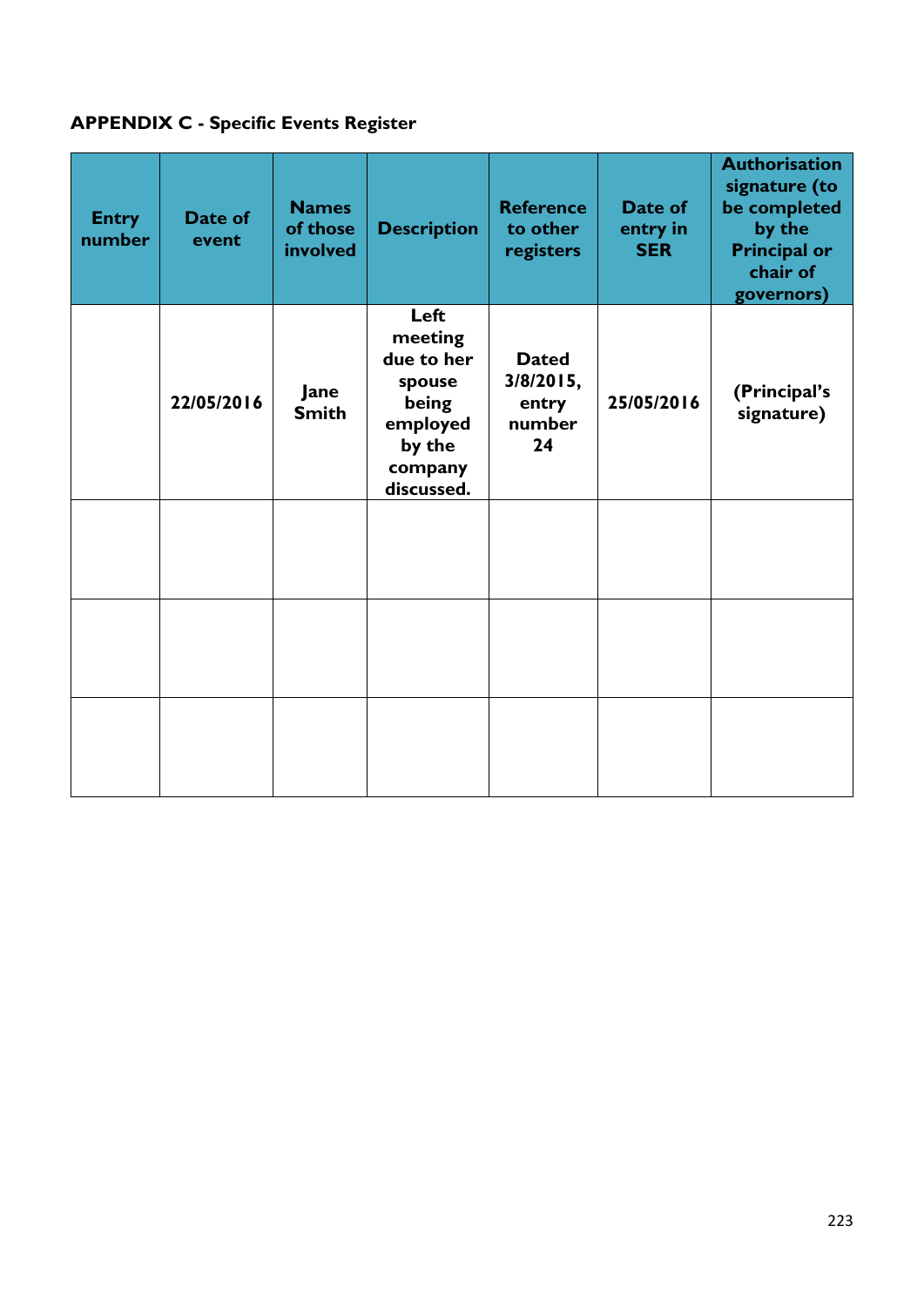# **APPENDIX D - Summarised Financial Scheme of Delegation**

|                                                                                                              | Head<br><b>Teacher</b> | <b>LGB</b>           | <b>Head of</b><br><b>Finance</b> | Head of<br><b>Business</b><br>and<br><b>Operations</b> | <b>CEO</b>             | <b>Audit</b><br><b>Committ</b><br>ee | <b>Trust</b><br><b>Board</b> | <b>ESFA</b>                                 |
|--------------------------------------------------------------------------------------------------------------|------------------------|----------------------|----------------------------------|--------------------------------------------------------|------------------------|--------------------------------------|------------------------------|---------------------------------------------|
| Revenue Orders /<br>Payments<br>Goods / Services                                                             | £5,000                 | £5,000 $-$<br>10,000 | £10,000 $-$<br>50,000            |                                                        | £50,000 $-$<br>100,000 | £100,000 +                           |                              |                                             |
| Virements /<br><b>Budget transfers</b>                                                                       | £5,000                 | £5,000 $-$<br>10,000 | £10,000 $-$<br>50,000            |                                                        | £50,000 $-$<br>100,000 | £100,000 +                           |                              |                                             |
| Disposal of assets                                                                                           | £1,000                 |                      | £1,000 $-$<br>5,000              |                                                        |                        | £5,000 +                             |                              | Land /<br>buildings /<br>heritage<br>assets |
| Writing off debts                                                                                            | £500                   | $£500 - 2,500$       |                                  |                                                        |                        | £2,500 +                             |                              |                                             |
| Capital Goods /<br><b>Services</b>                                                                           | £5,000                 | £5,000 $-$<br>10,000 | £10,000 $-$<br>50,000            |                                                        | £50,000 $-$<br>100,000 | £100,000 +                           |                              |                                             |
| Capital Goods /<br>Services (ESFA<br>capital funding and<br>the Local<br><b>Authority S106</b><br>processes) |                        |                      |                                  | £50,000                                                |                        |                                      |                              |                                             |
| Lettings                                                                                                     | See lettings<br>policy |                      |                                  |                                                        |                        |                                      | £25,000 +                    |                                             |